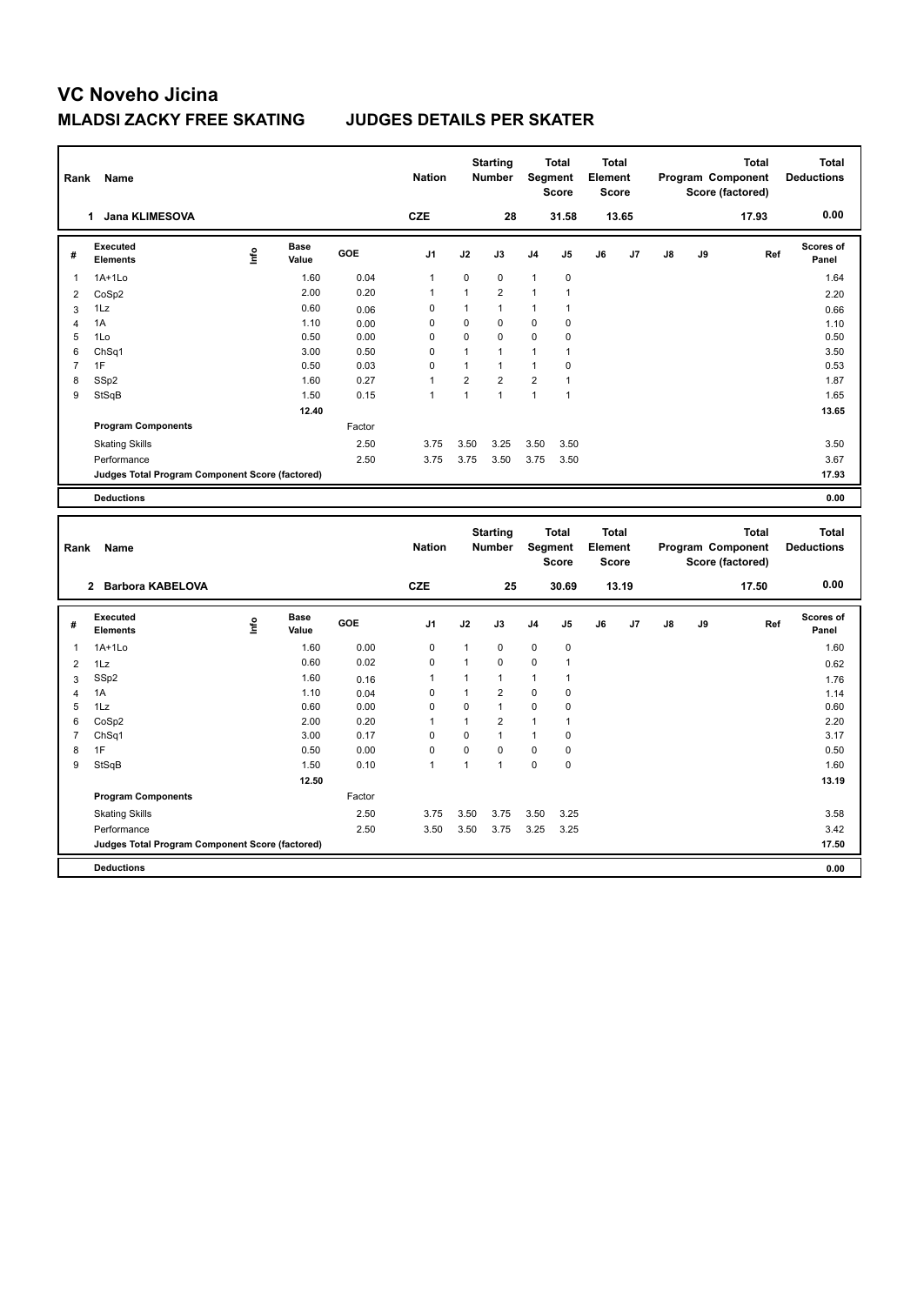| Rank           | Name                                            |      |                      |         | <b>Nation</b>  |              | <b>Starting</b><br>Number |                | <b>Total</b><br>Segment<br><b>Score</b> | <b>Total</b><br>Element<br><b>Score</b> |       |               |    | <b>Total</b><br>Program Component<br>Score (factored) | <b>Total</b><br><b>Deductions</b> |
|----------------|-------------------------------------------------|------|----------------------|---------|----------------|--------------|---------------------------|----------------|-----------------------------------------|-----------------------------------------|-------|---------------|----|-------------------------------------------------------|-----------------------------------|
|                | 3 Sofie TIBITANZLOVA                            |      |                      |         | <b>CZE</b>     |              | 24                        |                | 30.14                                   |                                         | 12.84 |               |    | 17.30                                                 | 0.00                              |
| #              | <b>Executed</b><br><b>Elements</b>              | Lnfo | <b>Base</b><br>Value | GOE     | J1             | J2           | J3                        | J4             | J5                                      | J6                                      | J7    | J8            | J9 | Ref                                                   | Scores of<br>Panel                |
| 1              | 1F                                              |      | 0.50                 | 0.00    | 0              | $\mathbf{1}$ | $\mathbf 0$               | $\mathbf 0$    | $\pmb{0}$                               |                                         |       |               |    |                                                       | 0.50                              |
| $\overline{2}$ | Ch <sub>Sq1</sub>                               |      | 3.00                 | 0.33    | $\mathbf 0$    | $\mathbf{1}$ | $\mathbf{1}$              | $\mathbf{1}$   | $\pmb{0}$                               |                                         |       |               |    |                                                       | 3.33                              |
| 3              | 1A                                              |      | 1.10                 | $-0.18$ | $-2$           | $-2$         | $-1$                      | $-1$           | $-2$                                    |                                         |       |               |    |                                                       | 0.92                              |
| $\overline{4}$ | StSqB                                           |      | 1.50                 | 0.15    | $\mathbf{1}$   | 0            | $\overline{2}$            | $\mathbf{1}$   | $\mathbf{1}$                            |                                         |       |               |    |                                                       | 1.65                              |
| 5              | 1Lz                                             |      | 0.60                 | 0.02    | $\mathbf 0$    | $\mathbf{1}$ | $\mathbf 0$               | $\mathbf 0$    | $\mathbf{1}$                            |                                         |       |               |    |                                                       | 0.62                              |
| 6              | CoSp1                                           |      | 1.70                 | 0.11    | $\mathbf 0$    | 0            | $\overline{1}$            | $\mathbf{1}$   | 1                                       |                                         |       |               |    |                                                       | 1.81                              |
| $\overline{7}$ | 1A+1Lo                                          |      | 1.60                 | 0.00    | $\mathbf 0$    | 0            | $\Omega$                  | $\mathbf 0$    | 0                                       |                                         |       |               |    |                                                       | 1.60                              |
| 8              | 1Lz                                             |      | 0.60                 | 0.00    | $\mathbf 0$    | 0            | $\mathbf 0$               | $\mathbf 0$    | 0                                       |                                         |       |               |    |                                                       | 0.60                              |
| 9              | SSp2                                            |      | 1.60                 | 0.21    | $\mathbf 0$    | $\mathbf{1}$ | $\overline{2}$            | $\overline{2}$ | $\mathbf{1}$                            |                                         |       |               |    |                                                       | 1.81                              |
|                |                                                 |      | 12.20                |         |                |              |                           |                |                                         |                                         |       |               |    |                                                       | 12.84                             |
|                | <b>Program Components</b>                       |      |                      | Factor  |                |              |                           |                |                                         |                                         |       |               |    |                                                       |                                   |
|                | <b>Skating Skills</b>                           |      |                      | 2.50    | 3.50           | 3.50         | 3.50                      | 3.25           | 3.00                                    |                                         |       |               |    |                                                       | 3.42                              |
|                | Performance                                     |      |                      | 2.50    | 3.50           | 3.75         | 3.75                      | 3.25           | 3.25                                    |                                         |       |               |    |                                                       | 3.50                              |
|                | Judges Total Program Component Score (factored) |      |                      |         |                |              |                           |                |                                         |                                         |       |               |    |                                                       | 17.30                             |
|                | <b>Deductions</b>                               |      |                      |         |                |              |                           |                |                                         |                                         |       |               |    |                                                       | 0.00                              |
| Rank           | Name                                            |      |                      |         | <b>Nation</b>  |              | <b>Starting</b><br>Number |                | <b>Total</b><br>Segment<br><b>Score</b> | <b>Total</b><br>Element<br><b>Score</b> |       |               |    | <b>Total</b><br>Program Component<br>Score (factored) | <b>Total</b><br><b>Deductions</b> |
|                | 4 Stella KOSTLANOVA                             |      |                      |         | <b>CZE</b>     |              | 13                        |                | 29.77                                   |                                         | 13.09 |               |    | 16.68                                                 | 0.00                              |
| #              | <b>Executed</b><br>Elements                     | Life | Base<br>Value        | GOE     | J <sub>1</sub> | J2           | J3                        | J4             | J5                                      | J6                                      | J7    | $\mathsf{J}8$ | J9 | Ref                                                   | <b>Scores of</b><br>Panel         |
| $\mathbf{1}$   | 1A                                              |      | 1.10                 | 0.00    | $\mathbf 0$    | 0            | $\mathbf 0$               | $\mathbf 0$    | $\pmb{0}$                               |                                         |       |               |    |                                                       | 1.10                              |
| $\overline{2}$ | $1F+1Lo$                                        |      | 1.00                 | 0.00    | 0              | 0            | $\mathbf 0$               | $\mathbf 0$    | 0                                       |                                         |       |               |    |                                                       | 1.00                              |
| 3              | CoSp2                                           |      | 2.00                 | 0.20    | $\mathbf 0$    | $\mathbf{1}$ | 1                         | 1              | $\mathbf{1}$                            |                                         |       |               |    |                                                       | 2.20                              |
| $\overline{4}$ | Ch <sub>Sq1</sub>                               |      | 3.00                 | 0.33    | 0              | 0            | 1                         | $\mathbf{1}$   | 1                                       |                                         |       |               |    |                                                       | 3.33                              |
| 5              |                                                 |      |                      |         |                |              | $\mathbf 0$               | $\mathbf 0$    | 0                                       |                                         |       |               |    |                                                       | 1.10                              |
| 6              | 1A                                              |      | 1.10                 | 0.00    | $\mathbf 0$    | 0            |                           |                |                                         |                                         |       |               |    |                                                       |                                   |
| 7              | 1Lz                                             |      | 0.60                 | 0.00    | 0              | 0            | $\Omega$                  | 0              | 0                                       |                                         |       |               |    |                                                       | 0.60                              |
|                | StSqB                                           |      | 1.50                 | 0.00    | $\mathbf 0$    | 0            | 1                         | $\mathbf 0$    | 0                                       |                                         |       |               |    |                                                       | 1.50                              |
| 8              | 1F                                              |      | 0.50                 | 0.00    | $\mathbf 0$    | 0            | $\mathbf 0$               | $\mathbf 0$    | 0                                       |                                         |       |               |    |                                                       | 0.50                              |
| 9              | SSp2                                            |      | 1.60                 | 0.16    | $\Omega$       | $\mathbf{1}$ | $\mathbf{1}$              | $\mathbf{1}$   | $\mathbf{1}$                            |                                         |       |               |    |                                                       | 1.76                              |
|                |                                                 |      | 12.40                |         |                |              |                           |                |                                         |                                         |       |               |    |                                                       | 13.09                             |
|                | <b>Program Components</b>                       |      |                      | Factor  |                |              |                           |                |                                         |                                         |       |               |    |                                                       |                                   |
|                | <b>Skating Skills</b>                           |      |                      | 2.50    | 3.50           | 3.50         | 3.50                      | 3.25           | 3.25                                    |                                         |       |               |    |                                                       | 3.42                              |
|                | Performance                                     |      |                      | 2.50    | 3.25           | 3.50         | 3.50                      | 3.00           | 3.00                                    |                                         |       |               |    |                                                       | 3.25                              |
|                | Judges Total Program Component Score (factored) |      |                      |         |                |              |                           |                |                                         |                                         |       |               |    |                                                       | 16.68                             |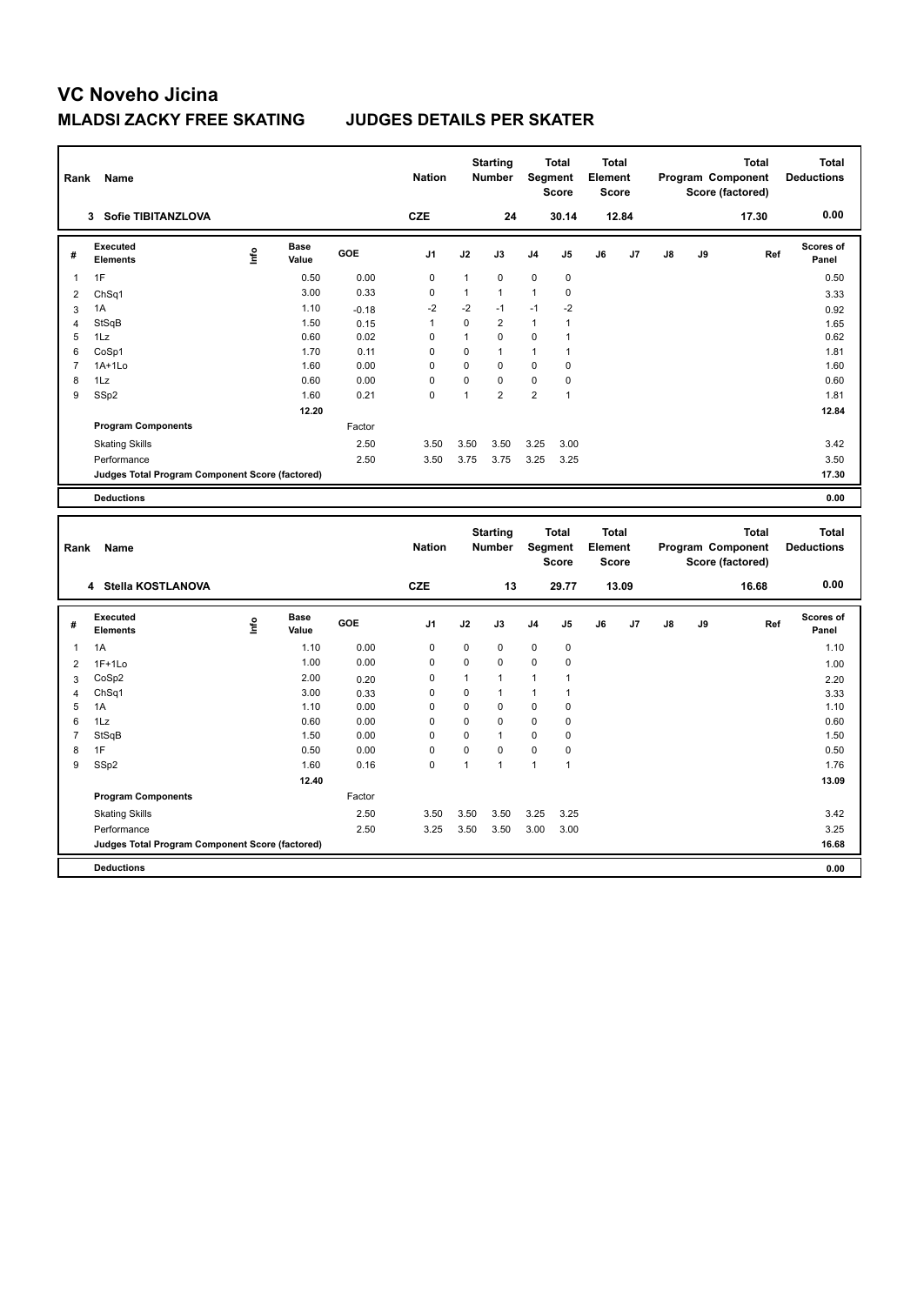| Rank           | <b>Name</b>                                     |      |                      |        | <b>Nation</b>  |              | <b>Starting</b><br><b>Number</b> |                | <b>Total</b><br>Segment<br><b>Score</b> | <b>Total</b><br>Element<br><b>Score</b> |       |    |    | <b>Total</b><br>Program Component<br>Score (factored) | <b>Total</b><br><b>Deductions</b> |
|----------------|-------------------------------------------------|------|----------------------|--------|----------------|--------------|----------------------------------|----------------|-----------------------------------------|-----------------------------------------|-------|----|----|-------------------------------------------------------|-----------------------------------|
|                | 5 Anna KOCIBOVA                                 |      |                      |        | <b>CZE</b>     |              | 7                                |                | 29.67                                   |                                         | 12.79 |    |    | 16.88                                                 | 0.00                              |
| #              | Executed<br><b>Elements</b>                     | Lnfo | <b>Base</b><br>Value | GOE    | J1             | J2           | J3                               | J4             | J5                                      | J6                                      | J7    | J8 | J9 | Ref                                                   | Scores of<br>Panel                |
| $\overline{1}$ | 1A+1Lo                                          |      | 1.60                 | 0.11   | $\mathbf{1}$   | 1            | $\pmb{0}$                        | $\mathbf{1}$   | $\mathbf{1}$                            |                                         |       |    |    |                                                       | 1.71                              |
| $\overline{2}$ | 1Lz                                             |      | 0.60                 | 0.00   | $\mathbf 0$    | $\mathbf 0$  | $\overline{1}$                   | $\mathbf 0$    | 0                                       |                                         |       |    |    |                                                       | 0.60                              |
| 3              | CoSp2V                                          |      | 1.50                 | 0.15   | 0              | 1            | $\overline{1}$                   | 1              | 1                                       |                                         |       |    |    |                                                       | 1.65                              |
| $\overline{4}$ | 1A                                              |      | 1.10                 | 0.07   | 1              | 1            | $\mathbf 0$                      | $\pmb{0}$      | $\mathbf{1}$                            |                                         |       |    |    |                                                       | 1.17                              |
| 5              | Ch <sub>Sq1</sub>                               |      | 3.00                 | 0.67   | $\overline{2}$ | $\mathbf{1}$ | $\overline{2}$                   | $\mathbf{1}$   | 1                                       |                                         |       |    |    |                                                       | 3.67                              |
| 6              | 1F                                              |      | 0.50                 | 0.00   | $\mathbf 0$    | $\mathbf 0$  | $\mathbf 0$                      | $\mathbf 0$    | 0                                       |                                         |       |    |    |                                                       | 0.50                              |
| $\overline{7}$ | StSqB                                           |      | 1.50                 | 0.00   | $\Omega$       | $\mathbf 0$  | $\mathbf 0$                      | $\mathbf 0$    | 0                                       |                                         |       |    |    |                                                       | 1.50                              |
| 8              | 1F                                              |      | 0.50                 | 0.00   | 0              | $\mathbf 0$  | $\mathbf 0$                      | 0              | 0                                       |                                         |       |    |    |                                                       | 0.50                              |
| 9              | CSp1                                            |      | 1.40                 | 0.09   | $\mathbf 0$    | 1            | $\overline{1}$                   | $\mathbf{1}$   | 0                                       |                                         |       |    |    |                                                       | 1.49                              |
|                |                                                 |      | 11.70                |        |                |              |                                  |                |                                         |                                         |       |    |    |                                                       | 12.79                             |
|                | <b>Program Components</b>                       |      |                      | Factor |                |              |                                  |                |                                         |                                         |       |    |    |                                                       |                                   |
|                | <b>Skating Skills</b>                           |      |                      | 2.50   | 3.25           | 3.25         | 3.50                             | 3.25           | 3.00                                    |                                         |       |    |    |                                                       | 3.25                              |
|                | Performance                                     |      |                      | 2.50   | 3.50           | 3.50         | 3.50                             | 3.50           | 3.00                                    |                                         |       |    |    |                                                       | 3.50                              |
|                | Judges Total Program Component Score (factored) |      |                      |        |                |              |                                  |                |                                         |                                         |       |    |    |                                                       | 16.88                             |
|                | <b>Deductions</b>                               |      |                      |        |                |              |                                  |                |                                         |                                         |       |    |    |                                                       | 0.00                              |
| Rank           | Name                                            |      |                      |        | <b>Nation</b>  |              | <b>Starting</b><br>Number        |                | <b>Total</b><br>Segment<br><b>Score</b> | <b>Total</b><br>Element<br><b>Score</b> |       |    |    | <b>Total</b><br>Program Component<br>Score (factored) | <b>Total</b><br><b>Deductions</b> |
|                | Nikola SVATKOVA<br>6                            |      |                      |        | <b>CZE</b>     |              | $\mathbf{2}$                     |                | 28.97                                   |                                         | 13.11 |    |    | 15.86                                                 | 0.00                              |
| #              | Executed<br><b>Elements</b>                     | Life | Base<br>Value        | GOE    | J1             | J2           | J3                               | J4             | J5                                      | J6                                      | J7    | J8 | J9 | Ref                                                   | <b>Scores of</b><br>Panel         |
| 1              | StSqB                                           |      | 1.50                 | 0.00   | $\mathbf 0$    | $\mathbf 0$  | $\mathbf 0$                      | $\pmb{0}$      | 0                                       |                                         |       |    |    |                                                       | 1.50                              |
| $\overline{2}$ | SSp2                                            |      | 1.60                 | 0.21   | $\mathbf 0$    | $\mathbf{1}$ | $\overline{2}$                   | $\overline{2}$ | $\mathbf{1}$                            |                                         |       |    |    |                                                       | 1.81                              |
| 3              |                                                 |      | 0.60                 |        |                | $\mathbf 0$  | $\mathbf 0$                      | $\mathbf 0$    | 0                                       |                                         |       |    |    |                                                       | 0.60                              |
| $\overline{4}$ | 1Lz                                             |      |                      | 0.00   | 0              |              |                                  |                |                                         |                                         |       |    |    |                                                       |                                   |
|                | $1A+1Lo$                                        |      | 1.60                 | 0.00   | $\mathbf 0$    | $\mathbf 0$  | 0                                | 0              | 0                                       |                                         |       |    |    |                                                       | 1.60                              |
| 5              | ChSq1                                           |      | 3.00                 | 0.50   | $\mathbf 0$    | $\mathbf{1}$ | $\overline{1}$                   | $\mathbf{1}$   | $\mathbf{1}$                            |                                         |       |    |    |                                                       | 3.50                              |
| 6              | 1F                                              |      | 0.50                 | 0.00   | 0              | $\mathbf 0$  | $-1$                             | $\mathbf 0$    | 0                                       |                                         |       |    |    |                                                       | 0.50                              |
| 7              | 1A                                              |      | 1.10                 | 0.00   | 0              | $\mathbf 0$  | $\mathbf 0$                      | $\mathbf 0$    | 0                                       |                                         |       |    |    |                                                       | 1.10                              |
| 8              | CoSp2                                           |      | 2.00                 | 0.00   | $\mathbf 0$    | $\mathbf 0$  | $\mathbf 0$                      | 0              | 0                                       |                                         |       |    |    |                                                       | 2.00                              |
| 9              | 1F                                              |      | 0.50                 | 0.00   | $\Omega$       | $\Omega$     | $\Omega$                         | $\Omega$       | 0                                       |                                         |       |    |    |                                                       | 0.50                              |
|                |                                                 |      | 12.40                |        |                |              |                                  |                |                                         |                                         |       |    |    |                                                       | 13.11                             |
|                | <b>Program Components</b>                       |      |                      | Factor |                |              |                                  |                |                                         |                                         |       |    |    |                                                       |                                   |
|                | <b>Skating Skills</b>                           |      |                      | 2.50   | 2.75           | 3.00         | 3.25                             | 3.25           | 3.25                                    |                                         |       |    |    |                                                       | 3.17                              |
|                | Performance                                     |      |                      | 2.50   | 3.00           | 2.75         | 3.25                             | 3.25           | 3.25                                    |                                         |       |    |    |                                                       | 3.17                              |
|                | Judges Total Program Component Score (factored) |      |                      |        |                |              |                                  |                |                                         |                                         |       |    |    |                                                       | 15.86                             |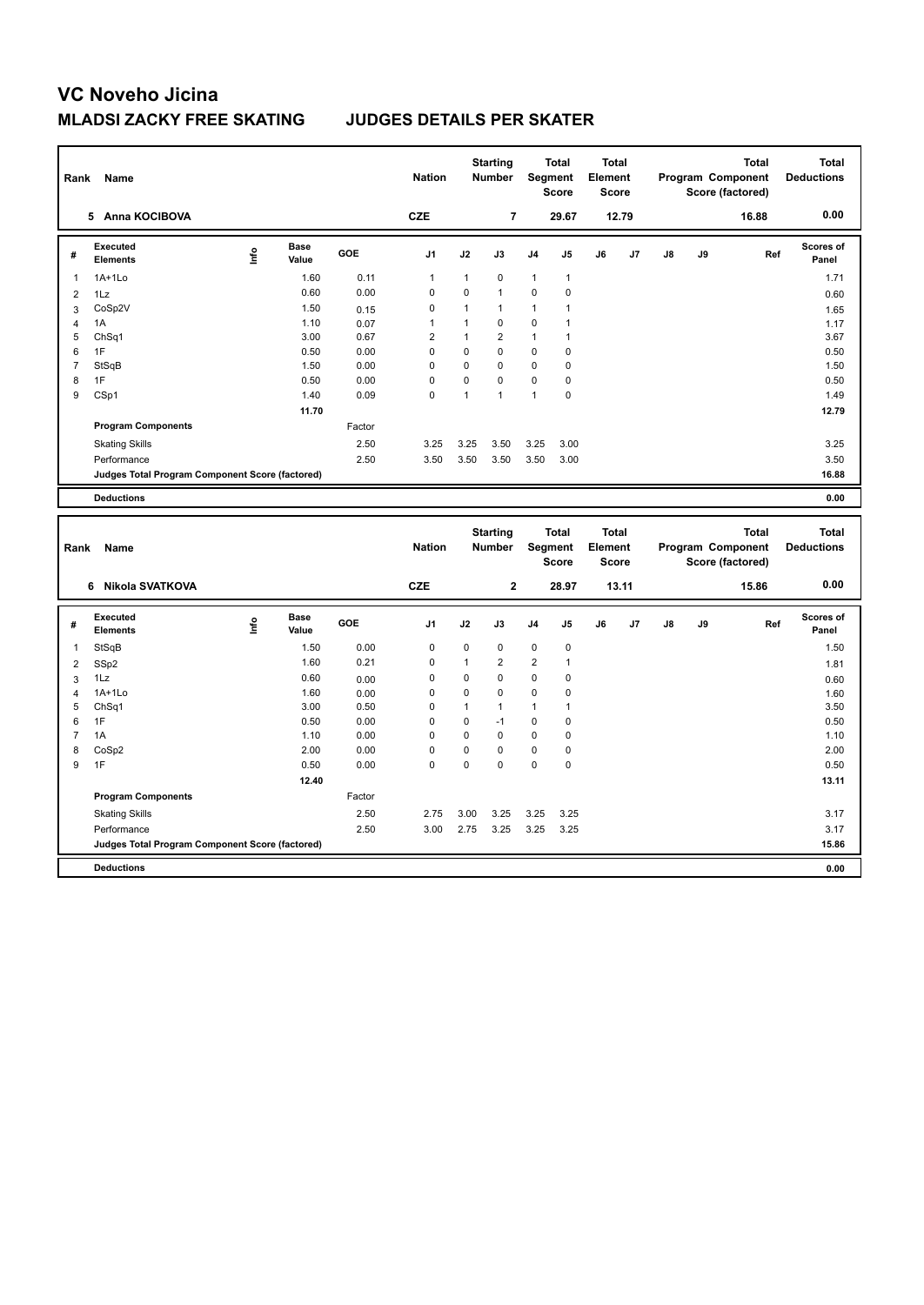| Rank           | Name                                            |      |                      |        | <b>Nation</b> |                | <b>Starting</b><br><b>Number</b> |              | <b>Total</b><br>Segment<br><b>Score</b> | <b>Total</b><br>Element<br><b>Score</b> |       |    |    | <b>Total</b><br>Program Component<br>Score (factored) | <b>Total</b><br><b>Deductions</b> |
|----------------|-------------------------------------------------|------|----------------------|--------|---------------|----------------|----------------------------------|--------------|-----------------------------------------|-----------------------------------------|-------|----|----|-------------------------------------------------------|-----------------------------------|
|                | 7 Adela BEHALKOVA                               |      |                      |        | <b>CZE</b>    |                | 11                               |              | 28.07                                   |                                         | 12.24 |    |    | 15.83                                                 | 0.00                              |
| #              | <b>Executed</b><br><b>Elements</b>              | ١nf٥ | <b>Base</b><br>Value | GOE    | J1            | J2             | J3                               | J4           | J5                                      | J6                                      | J7    | J8 | J9 | Ref                                                   | Scores of<br>Panel                |
| $\mathbf{1}$   | 1Lz                                             |      | 0.60                 | 0.00   | $\mathbf{1}$  | 0              | $\mathbf 0$                      | $\mathbf 0$  | $\pmb{0}$                               |                                         |       |    |    |                                                       | 0.60                              |
| $\overline{2}$ | Ch <sub>Sq1</sub>                               |      | 3.00                 | 0.00   | 0             | 0              | $\mathbf 0$                      | $\mathbf 0$  | 0                                       |                                         |       |    |    |                                                       | 3.00                              |
| 3              | 1A                                              |      | 1.10                 | 0.00   | $\mathbf 0$   | 0              | $\pmb{0}$                        | $\mathbf 0$  | 0                                       |                                         |       |    |    |                                                       | 1.10                              |
| $\overline{4}$ | CSpB                                            |      | 1.10                 | 0.11   | 0             | $\mathbf{1}$   | 1                                | $\mathbf{1}$ | $\mathbf{1}$                            |                                         |       |    |    |                                                       | 1.21                              |
| 5              | $1A+1Lo$                                        |      | 1.60                 | 0.00   | 0             | 0              | $\mathbf 0$                      | $\mathbf 0$  | 0                                       |                                         |       |    |    |                                                       | 1.60                              |
| 6              | StSqB                                           |      | 1.50                 | 0.00   | $\Omega$      | $\Omega$       | 1                                | $\mathbf 0$  | 0                                       |                                         |       |    |    |                                                       | 1.50                              |
| $\overline{7}$ | 1F                                              |      | 0.50                 | 0.00   | 0             | 0              | $\mathbf 0$                      | $\mathbf 0$  | 0                                       |                                         |       |    |    |                                                       | 0.50                              |
| 8              | CoSp2                                           |      | 2.00                 | 0.13   | $\mathbf 0$   | 0<br>0         | 1<br>$\theta$                    | 1            | $\mathbf{1}$<br>$\mathbf 0$             |                                         |       |    |    |                                                       | 2.13                              |
| 9              | 1Lz                                             |      | 0.60                 | 0.00   | $\Omega$      |                |                                  | $\mathbf 0$  |                                         |                                         |       |    |    |                                                       | 0.60                              |
|                |                                                 |      | 12.00                |        |               |                |                                  |              |                                         |                                         |       |    |    |                                                       | 12.24                             |
|                | <b>Program Components</b>                       |      |                      | Factor |               |                |                                  |              |                                         |                                         |       |    |    |                                                       |                                   |
|                | <b>Skating Skills</b>                           |      |                      | 2.50   | 3.75          | 3.25           | 3.25                             | 3.25         | 3.00                                    |                                         |       |    |    |                                                       | 3.25                              |
|                | Performance                                     |      |                      | 2.50   | 3.75          | 3.00           | 3.25                             | 3.00         | 3.00                                    |                                         |       |    |    |                                                       | 3.08                              |
|                | Judges Total Program Component Score (factored) |      |                      |        |               |                |                                  |              |                                         |                                         |       |    |    |                                                       | 15.83                             |
|                | <b>Deductions</b>                               |      |                      |        |               |                |                                  |              |                                         |                                         |       |    |    |                                                       | 0.00                              |
| Rank           | Name                                            |      |                      |        | <b>Nation</b> |                | <b>Starting</b><br>Number        |              | <b>Total</b><br>Segment<br><b>Score</b> | <b>Total</b><br>Element<br><b>Score</b> |       |    |    | <b>Total</b><br>Program Component<br>Score (factored) | <b>Total</b><br><b>Deductions</b> |
|                | 8 Elen RICHTEROVA                               |      |                      |        | <b>CZE</b>    |                | 12                               |              | 27.67                                   |                                         | 12.47 |    |    | 15.20                                                 | 0.00                              |
| #              | <b>Executed</b><br><b>Elements</b>              | ۴ů   | <b>Base</b><br>Value | GOE    | J1            | J2             | J3                               | J4           | J5                                      | J6                                      | J7    | J8 | J9 | Ref                                                   | <b>Scores of</b><br>Panel         |
| $\mathbf{1}$   | 1A                                              |      | 1.10                 | 0.11   | $\mathbf{1}$  | 0              | $\mathbf{1}$                     | $\mathbf{1}$ | 1                                       |                                         |       |    |    |                                                       | 1.21                              |
| $\overline{2}$ | SSp2                                            |      | 1.60                 | 0.16   | $\mathbf{1}$  | 0              | $\overline{1}$                   | $\mathbf{1}$ | $\mathbf{1}$                            |                                         |       |    |    |                                                       | 1.76                              |
| 3              | $1F+1Lo$                                        |      | 1.00                 | 0.00   | $\mathbf 0$   | 0              | $\mathbf 0$                      | $\mathbf 0$  | 0                                       |                                         |       |    |    |                                                       | 1.00                              |
| $\overline{4}$ | ChSq1                                           |      | 3.00                 | 0.00   | $\mathbf{1}$  | 0              | $\mathbf 0$                      | $\mathbf 0$  | 0                                       |                                         |       |    |    |                                                       | 3.00                              |
| 5              | 1Lz                                             |      | 0.60                 | 0.00   | 0             | 0              | $\mathbf 0$                      | $\mathbf 0$  | 0                                       |                                         |       |    |    |                                                       | 0.60                              |
| 6              | 1A                                              |      | 1.10                 | 0.00   | 0             | 0              | $\mathbf 0$                      | $\mathbf 0$  | 0                                       |                                         |       |    |    |                                                       | 1.10                              |
| $\overline{7}$ |                                                 |      |                      |        |               |                |                                  |              |                                         |                                         |       |    |    |                                                       |                                   |
| 8              | 1Lz                                             |      | 0.60                 | 0.00   | $\mathbf 0$   | $\overline{0}$ | $\Omega$                         | $\mathbf 0$  | $\pmb{0}$                               |                                         |       |    |    |                                                       | 0.60                              |
|                | StSqB                                           |      | 1.50                 | 0.00   | 1             | 0              | $\Omega$                         | $\mathbf 0$  | 0                                       |                                         |       |    |    |                                                       | 1.50                              |
| 9              | CoSp1                                           |      | 1.70                 | 0.00   | $\Omega$      | $\overline{0}$ | $\Omega$                         | $\mathbf 0$  | 0                                       |                                         |       |    |    |                                                       | 1.70                              |
|                |                                                 |      | 12.20                |        |               |                |                                  |              |                                         |                                         |       |    |    |                                                       | 12.47                             |
|                | <b>Program Components</b>                       |      |                      | Factor |               |                |                                  |              |                                         |                                         |       |    |    |                                                       |                                   |
|                | <b>Skating Skills</b>                           |      |                      | 2.50   | 3.75          | 2.50           | 3.25                             | 3.00         | 3.00                                    |                                         |       |    |    |                                                       | 3.08                              |
|                | Performance                                     |      |                      | 2.50   | 3.75          | 2.50           | 3.00                             | 3.00         | 3.00                                    |                                         |       |    |    |                                                       | 3.00                              |
|                | Judges Total Program Component Score (factored) |      |                      |        |               |                |                                  |              |                                         |                                         |       |    |    |                                                       | 15.20                             |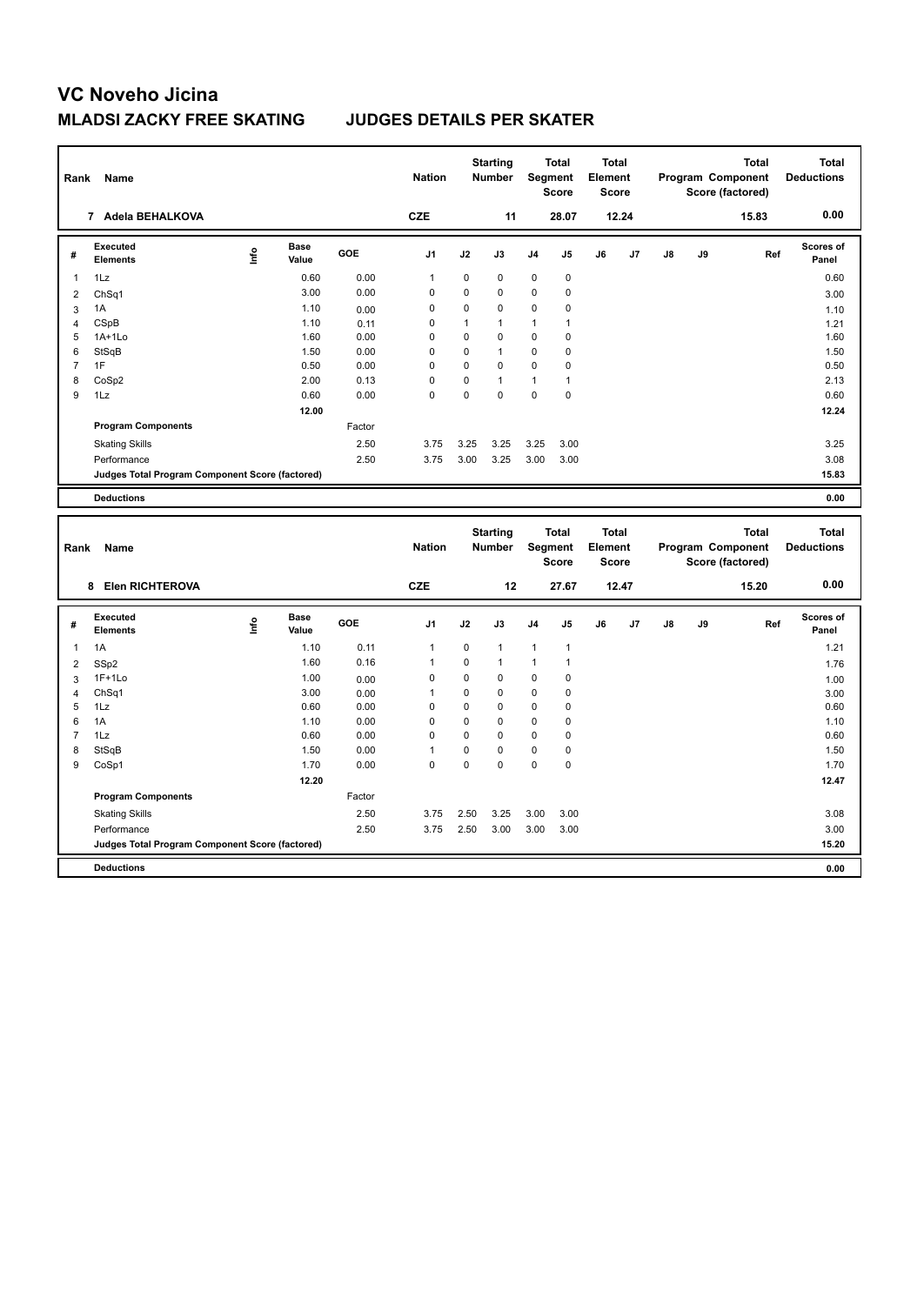| Rank                | Name                                            |      |                      |              | <b>Nation</b> |                   | <b>Starting</b><br><b>Number</b> |             | <b>Total</b><br>Segment<br><b>Score</b> | <b>Total</b><br>Element<br>Score        |       |    |    | Program Component<br>Score (factored) | <b>Total</b> | <b>Total</b><br><b>Deductions</b> |
|---------------------|-------------------------------------------------|------|----------------------|--------------|---------------|-------------------|----------------------------------|-------------|-----------------------------------------|-----------------------------------------|-------|----|----|---------------------------------------|--------------|-----------------------------------|
|                     | 9 Elizabeth KAZDA                               |      |                      |              | <b>CZE</b>    |                   | 20                               |             | 26.78                                   |                                         | 12.82 |    |    | 13.96                                 |              | 0.00                              |
| #                   | Executed<br><b>Elements</b>                     | ١nf٥ | <b>Base</b><br>Value | GOE          | J1            | J2                | J3                               | J4          | J <sub>5</sub>                          | J6                                      | J7    | J8 | J9 |                                       | Ref          | Scores of<br>Panel                |
| 1                   | 1Lz                                             |      | 0.60                 | 0.00         | $\mathbf 0$   | 0                 | 0                                | $\pmb{0}$   | $\pmb{0}$                               |                                         |       |    |    |                                       |              | 0.60                              |
| 2                   | CS <sub>p2</sub>                                |      | 1.80                 | 0.12         | $\mathbf 0$   | 0                 | $\mathbf{1}$                     | 1           | $\mathbf{1}$                            |                                         |       |    |    |                                       |              | 1.92                              |
| 3                   | 1A                                              |      | 1.10                 | 0.00         | $\mathbf 0$   | 0                 | $\mathbf 0$                      | $\mathbf 0$ | $\mathbf 0$                             |                                         |       |    |    |                                       |              | 1.10                              |
| 4                   | 1Lz+1Lo                                         |      | 1.10                 | 0.00         | $\mathbf 0$   | 0                 | $\mathbf 0$                      | $\mathbf 0$ | $\mathbf 0$                             |                                         |       |    |    |                                       |              | 1.10                              |
| 5                   | Ch <sub>Sq1</sub>                               |      | 3.00                 | 0.00         | 1             | 0                 | $\mathbf 0$                      | 0           | 0                                       |                                         |       |    |    |                                       |              | 3.00                              |
| 6                   | 1A                                              |      | 1.10                 | 0.00         | $\mathbf 0$   | 0                 | $\mathbf 0$                      | 0           | 0                                       |                                         |       |    |    |                                       |              | 1.10                              |
| 7                   | CoSp2                                           |      | 2.00                 | 0.00         | 0             | 0                 | $\Omega$                         | 0           | $\mathbf 0$                             |                                         |       |    |    |                                       |              | 2.00                              |
| 8                   | StSqB                                           |      | 1.50                 | 0.00         | $\mathbf 0$   | 0<br>$\mathbf{1}$ | $\mathbf 0$<br>$\Omega$          | 0           | 0                                       |                                         |       |    |    |                                       |              | 1.50                              |
| 9                   | 1Lo                                             |      | 0.50                 | 0.00         | $\Omega$      |                   |                                  | $\mathbf 0$ | $\mathbf 0$                             |                                         |       |    |    |                                       |              | 0.50                              |
|                     |                                                 |      | 12.70                |              |               |                   |                                  |             |                                         |                                         |       |    |    |                                       |              | 12.82                             |
|                     | <b>Program Components</b>                       |      |                      | Factor       |               |                   |                                  |             |                                         |                                         |       |    |    |                                       |              |                                   |
|                     | <b>Skating Skills</b>                           |      |                      | 2.50         | 3.25          | 2.75              | 2.75                             | 2.75        | 2.75                                    |                                         |       |    |    |                                       |              | 2.75                              |
|                     | Performance                                     |      |                      | 2.50         | 3.25          | 2.50              | 2.75                             | 3.00        | 2.75                                    |                                         |       |    |    |                                       |              | 2.83                              |
|                     | Judges Total Program Component Score (factored) |      |                      |              |               |                   |                                  |             |                                         |                                         |       |    |    |                                       |              | 13.96                             |
|                     | <b>Deductions</b>                               |      |                      |              |               |                   |                                  |             |                                         |                                         |       |    |    |                                       |              | 0.00                              |
|                     |                                                 |      |                      |              |               |                   |                                  |             |                                         |                                         |       |    |    |                                       |              |                                   |
| Rank                | Name                                            |      |                      |              | <b>Nation</b> |                   | <b>Starting</b><br><b>Number</b> |             | <b>Total</b><br>Segment<br><b>Score</b> | <b>Total</b><br>Element<br><b>Score</b> |       |    |    | Program Component<br>Score (factored) | <b>Total</b> | <b>Total</b><br><b>Deductions</b> |
|                     | <b>Nina KONVALINOVA</b><br>10                   |      |                      |              | <b>CZE</b>    |                   | $\mathbf{1}$                     |             | 25.82                                   |                                         | 11.02 |    |    | 14.80                                 |              | 0.00                              |
| $\#$                | Executed<br>Elements                            | lnfo | <b>Base</b><br>Value | GOE          | J1            | J2                | J3                               | J4          | J <sub>5</sub>                          | J6                                      | J7    | J8 | J9 |                                       | Ref          | <b>Scores of</b><br>Panel         |
| 1                   |                                                 |      |                      | 0.00         | $\mathbf 0$   | 0                 | 0                                | 0           | 0                                       |                                         |       |    |    |                                       |              |                                   |
|                     | 1A                                              |      | 1.10<br>0.60         | 0.00         | $\mathbf 0$   | 0                 | $\mathbf 0$                      | $\mathbf 0$ | $\pmb{0}$                               |                                         |       |    |    |                                       |              | 1.10                              |
| $\overline{2}$      | 1Lz<br>$1F+1Lo$                                 |      | 1.00                 |              | 0             | 0                 | 0                                | 0           | 0                                       |                                         |       |    |    |                                       |              | 0.60                              |
| 3<br>$\overline{4}$ |                                                 |      | 1.50                 | 0.00         | $\mathbf{1}$  | 0                 | $\mathbf 0$                      | 1           | $\mathbf{1}$                            |                                         |       |    |    |                                       |              | 1.00                              |
| 5                   | StSqB<br>1A                                     |      | 1.10                 | 0.10<br>0.00 | $\mathbf 0$   | 0                 | $\mathbf 0$                      | $\mathbf 0$ | $\mathbf 0$                             |                                         |       |    |    |                                       |              | 1.60<br>1.10                      |
| 6                   | CoSp1V                                          |      | 1.28                 | $-0.26$      | -2            | -3                | $-2$                             | $-2$        | $-2$                                    |                                         |       |    |    |                                       |              | 1.02                              |
| $\overline{7}$      | ChSq1                                           |      | 3.00                 | 0.00         | $\mathbf 0$   | 0                 | $\mathbf 0$                      | 0           | $\pmb{0}$                               |                                         |       |    |    |                                       |              | 3.00                              |
| 8                   | 1F                                              |      | 0.50                 | 0.00         | $\mathbf 0$   | 0                 | $\mathbf 0$                      | $\pmb{0}$   | $\pmb{0}$                               |                                         |       |    |    |                                       |              | 0.50                              |
| 9                   | SSpB                                            |      | 1.10                 | 0.00         | $\mathbf 0$   | 0                 | $\mathbf 0$                      | 0           | 0                                       |                                         |       |    |    |                                       |              | 1.10                              |
|                     |                                                 |      | 11.18                |              |               |                   |                                  |             |                                         |                                         |       |    |    |                                       |              | 11.02                             |
|                     | <b>Program Components</b>                       |      |                      | Factor       |               |                   |                                  |             |                                         |                                         |       |    |    |                                       |              |                                   |
|                     | <b>Skating Skills</b>                           |      |                      | 2.50         | 3.00          | 2.75              | 3.00                             | 3.00        | 3.00                                    |                                         |       |    |    |                                       |              | 3.00                              |
|                     | Performance                                     |      |                      | 2.50         | 2.75          | 2.50              | 3.00                             | 3.00        | 3.00                                    |                                         |       |    |    |                                       |              | 2.92                              |
|                     | Judges Total Program Component Score (factored) |      |                      |              |               |                   |                                  |             |                                         |                                         |       |    |    |                                       |              | 14.80                             |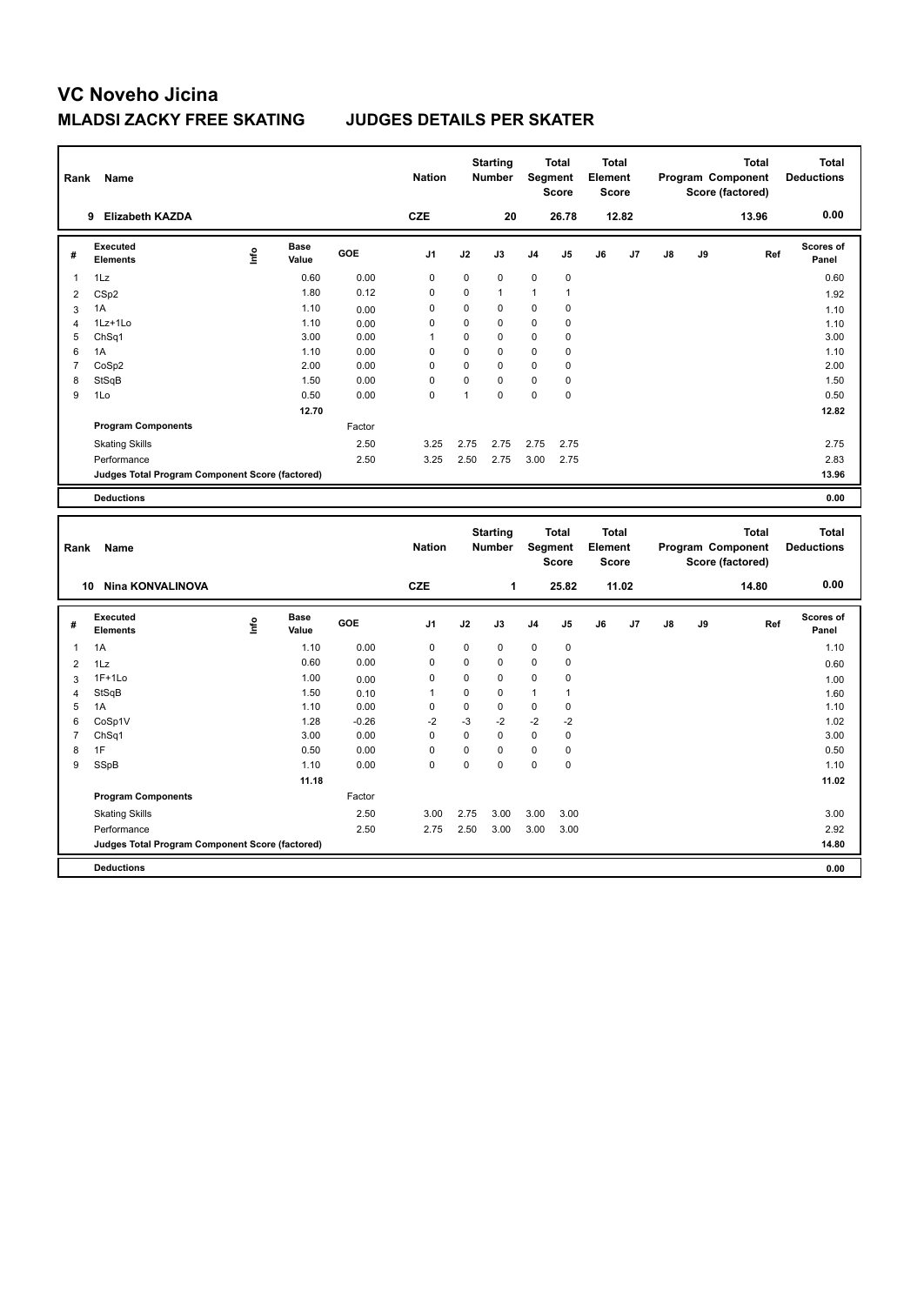| Rank                | Name                                            |      |                      |         | <b>Nation</b>           |                     | <b>Starting</b><br><b>Number</b> |                            | <b>Total</b><br>Segment<br><b>Score</b> | <b>Total</b><br>Element<br>Score        |       |               |    | Program Component<br>Score (factored) | <b>Total</b> | <b>Total</b><br><b>Deductions</b> |
|---------------------|-------------------------------------------------|------|----------------------|---------|-------------------------|---------------------|----------------------------------|----------------------------|-----------------------------------------|-----------------------------------------|-------|---------------|----|---------------------------------------|--------------|-----------------------------------|
|                     | 11 Julie GORNA                                  |      |                      |         | <b>CZE</b>              |                     | 16                               |                            | 25.25                                   |                                         | 11.29 |               |    |                                       | 13.96        | 0.00                              |
| #                   | <b>Executed</b><br><b>Elements</b>              | lnfo | <b>Base</b><br>Value | GOE     | J1                      | J2                  | J3                               | J <sub>4</sub>             | J <sub>5</sub>                          | J6                                      | J7    | $\mathsf{J}8$ | J9 |                                       | Ref          | Scores of<br>Panel                |
| 1                   | 1A                                              |      | 1.10                 | 0.00    | $\mathbf 0$             | 0                   | $\mathbf 0$                      | $\mathbf 0$                | $\pmb{0}$                               |                                         |       |               |    |                                       |              | 1.10                              |
| $\overline{2}$      | $1Lz+1T$                                        |      | 1.00                 | 0.00    | 0                       | 0                   | 0                                | 0                          | 0                                       |                                         |       |               |    |                                       |              | 1.00                              |
| 3                   | CoSp1V                                          |      | 1.28                 | 0.09    | 0                       | 0                   | 1                                | 1                          | 1                                       |                                         |       |               |    |                                       |              | 1.37                              |
| $\overline{4}$      | Ch <sub>Sq1</sub>                               |      | 3.00                 | 0.00    | 0                       | 0                   | $\mathbf 0$                      | 0                          | 0                                       |                                         |       |               |    |                                       |              | 3.00                              |
| 5                   | 1F                                              |      | 0.50                 | 0.00    | $\mathbf 0$             | 0                   | $\mathbf 0$                      | 0                          | $\mathbf 0$                             |                                         |       |               |    |                                       |              | 0.50                              |
| 6                   | StSqB                                           |      | 1.50                 | 0.00    | $\mathbf 0$             | 0                   | $\mathbf 0$                      | 0                          | $\mathbf 0$                             |                                         |       |               |    |                                       |              | 1.50                              |
| 7                   | 1A                                              |      | 1.10                 | $-0.18$ | $-2$                    | 0                   | -3                               | $-2$                       | $-1$                                    |                                         |       |               |    |                                       |              | 0.92                              |
| 8                   | 1Lz                                             |      | 0.60                 | 0.00    | $\mathbf 0$<br>$\Omega$ | 0<br>$\overline{0}$ | $\mathbf 0$<br>$\Omega$          | $\mathbf 0$<br>$\mathbf 0$ | $\pmb{0}$<br>$\mathbf 0$                |                                         |       |               |    |                                       |              | 0.60                              |
| 9                   | SSp1                                            |      | 1.30                 | 0.00    |                         |                     |                                  |                            |                                         |                                         |       |               |    |                                       |              | 1.30                              |
|                     |                                                 |      | 11.38                |         |                         |                     |                                  |                            |                                         |                                         |       |               |    |                                       |              | 11.29                             |
|                     | <b>Program Components</b>                       |      |                      | Factor  |                         |                     |                                  |                            |                                         |                                         |       |               |    |                                       |              |                                   |
|                     | <b>Skating Skills</b>                           |      |                      | 2.50    | 3.00                    | 2.75                | 3.00                             | 2.75                       | 2.75                                    |                                         |       |               |    |                                       |              | 2.83                              |
|                     | Performance                                     |      |                      | 2.50    | 2.75                    | 2.75                | 2.75                             | 2.75                       | 2.75                                    |                                         |       |               |    |                                       |              | 2.75                              |
|                     | Judges Total Program Component Score (factored) |      |                      |         |                         |                     |                                  |                            |                                         |                                         |       |               |    |                                       |              | 13.96                             |
|                     | <b>Deductions</b>                               |      |                      |         |                         |                     |                                  |                            |                                         |                                         |       |               |    |                                       |              | 0.00                              |
|                     |                                                 |      |                      |         |                         |                     |                                  |                            |                                         |                                         |       |               |    |                                       |              |                                   |
| Rank                | Name                                            |      |                      |         | <b>Nation</b>           |                     | <b>Starting</b><br>Number        |                            | <b>Total</b><br>Segment<br><b>Score</b> | <b>Total</b><br>Element<br><b>Score</b> |       |               |    | Program Component<br>Score (factored) | <b>Total</b> | <b>Total</b><br><b>Deductions</b> |
|                     | 12 Izabela DUDZIK                               |      |                      |         | <b>CZE</b>              |                     | 21                               |                            | 25.06                                   |                                         | 9.86  |               |    |                                       | 15.20        | 0.00                              |
| #                   | Executed<br><b>Elements</b>                     | lnfo | <b>Base</b><br>Value | GOE     | J1                      | J2                  | J3                               | J4                         | J <sub>5</sub>                          | J6                                      | J7    | J8            | J9 |                                       | Ref          | Scores of<br>Panel                |
| $\mathbf{1}$        | 1A                                              |      | 1.10                 | 0.00    | $\mathbf 0$             | 0                   | 0                                | 0                          | $\mathbf{1}$                            |                                         |       |               |    |                                       |              | 1.10                              |
|                     |                                                 |      | 0.00                 | 0.00    |                         | ä,                  |                                  |                            | Ĭ.                                      |                                         |       |               |    |                                       |              |                                   |
| $\overline{2}$<br>3 | ChSq<br>1F                                      |      | 0.50                 | 0.00    | 0                       | 0                   | $\mathbf 0$                      | 0                          | $\pmb{0}$                               |                                         |       |               |    |                                       |              | 0.00<br>0.50                      |
| $\overline{4}$      | StSqB                                           |      | 1.50                 | 0.00    | $\mathbf 0$             | 0                   | $\overline{1}$                   | $\mathbf 0$                | 0                                       |                                         |       |               |    |                                       |              | 1.50                              |
| 5                   | $1A+1Lo$                                        |      | 1.60                 | 0.00    | 0                       | 0                   | 0                                | 0                          | 0                                       |                                         |       |               |    |                                       |              | 1.60                              |
| 6                   | 1Lz                                             |      | 0.60                 | 0.00    | $\mathbf 0$             | 0                   | $\mathbf 0$                      | 0                          | 0                                       |                                         |       |               |    |                                       |              | 0.60                              |
| $\overline{7}$      | CoSp2                                           |      | 2.00                 | 0.20    | $\mathbf{1}$            | 0                   | $\mathbf{1}$                     | $\mathbf{1}$               | $\mathbf{1}$                            |                                         |       |               |    |                                       |              | 2.20                              |
| 8                   | 1Lz                                             |      | 0.60                 | 0.00    | 0                       | 0                   | $\mathbf 0$                      | 0                          | $\pmb{0}$                               |                                         |       |               |    |                                       |              | 0.60                              |
| 9                   | SSp2                                            |      | 1.60                 | 0.16    | $\mathbf{1}$            | 0                   | $\mathbf{1}$                     | $\mathbf{1}$               | $\mathbf{1}$                            |                                         |       |               |    |                                       |              | 1.76                              |
|                     |                                                 |      | 9.50                 |         |                         |                     |                                  |                            |                                         |                                         |       |               |    |                                       |              | 9.86                              |
|                     | <b>Program Components</b>                       |      |                      | Factor  |                         |                     |                                  |                            |                                         |                                         |       |               |    |                                       |              |                                   |
|                     | <b>Skating Skills</b>                           |      |                      | 2.50    | 3.25                    | 2.75                | 3.00                             | 3.00                       | 3.00                                    |                                         |       |               |    |                                       |              | 3.00                              |
|                     | Performance                                     |      |                      | 2.50    | 3.50                    | 2.50                | 3.25                             | 3.00                       | 3.00                                    |                                         |       |               |    |                                       |              | 3.08                              |
|                     | Judges Total Program Component Score (factored) |      |                      |         |                         |                     |                                  |                            |                                         |                                         |       |               |    |                                       |              | 15.20                             |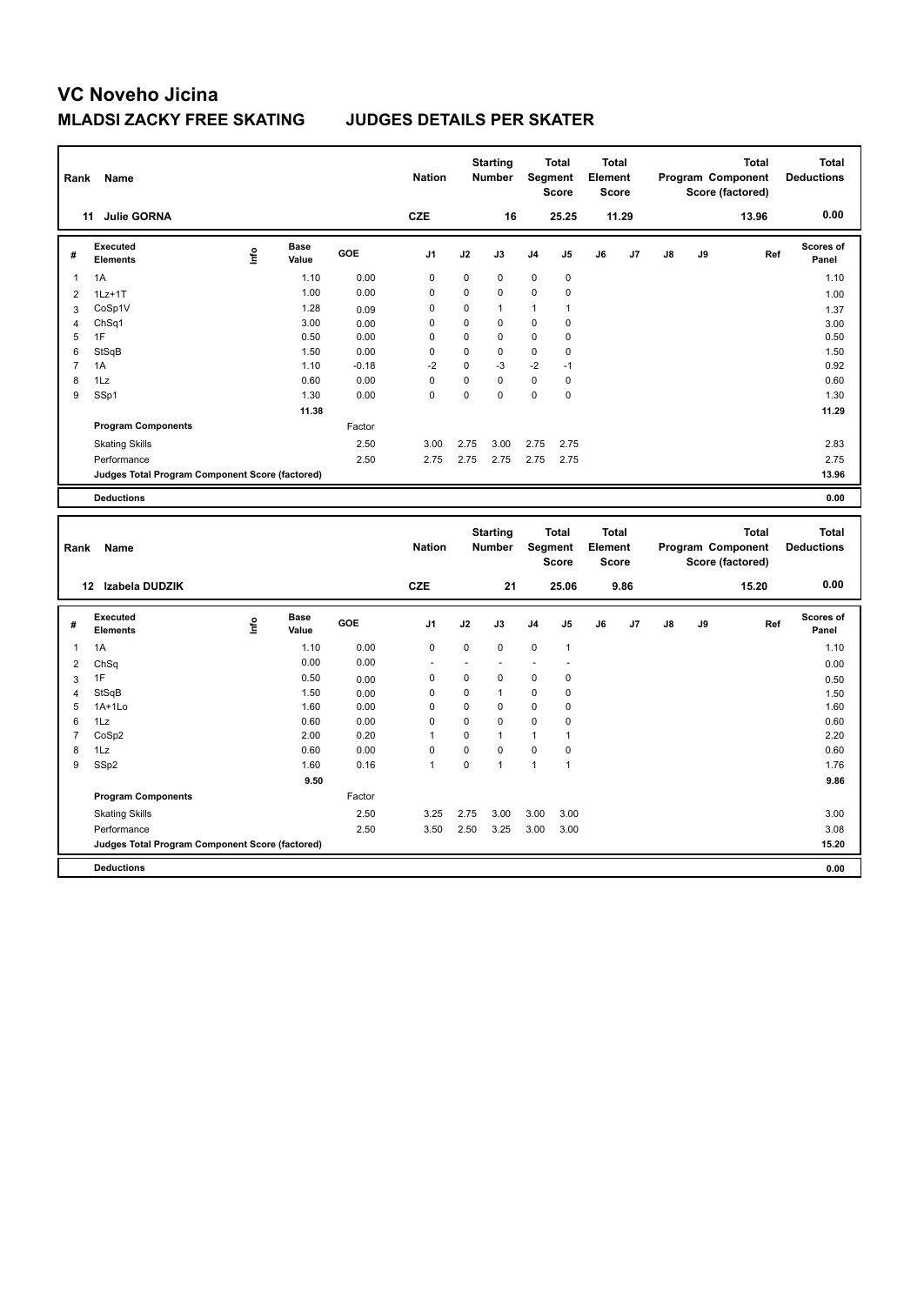| Rank           | Name                                            |         |                      |            | <b>Nation</b> |      | <b>Starting</b><br><b>Number</b> | Segment        | <b>Total</b><br>Score | <b>Total</b><br>Element<br><b>Score</b> |                |               |    | <b>Total</b><br>Program Component<br>Score (factored) | <b>Total</b><br><b>Deductions</b> |
|----------------|-------------------------------------------------|---------|----------------------|------------|---------------|------|----------------------------------|----------------|-----------------------|-----------------------------------------|----------------|---------------|----|-------------------------------------------------------|-----------------------------------|
|                | <b>Nikola FROMLOVA</b><br>13                    |         |                      |            | <b>CZE</b>    |      | 29                               |                | 25.05                 |                                         | 10.47          |               |    | 14.58                                                 | 0.00                              |
| #              | Executed<br><b>Elements</b>                     | lnfo    | <b>Base</b><br>Value | <b>GOE</b> | J1            | J2   | J3                               | J <sub>4</sub> | J5                    | J6                                      | J <sub>7</sub> | $\mathsf{J}8$ | J9 | Ref                                                   | <b>Scores of</b><br>Panel         |
| $\overline{1}$ | 1A                                              |         | 1.10                 | 0.00       | 0             | 0    | 0                                | $\mathbf 0$    | 0                     |                                         |                |               |    |                                                       | 1.10                              |
| 2              | ChSq1                                           |         | 3.00                 | 0.00       | 0             | 0    | 1                                | $\mathbf 0$    | 0                     |                                         |                |               |    |                                                       | 3.00                              |
| 3              | 1F                                              |         | 0.50                 | 0.00       | 0             | 0    | 0                                | 0              | 0                     |                                         |                |               |    |                                                       | 0.50                              |
| 4              | SSp2                                            |         | 1.60                 | 0.11       | $\Omega$      | 1    | 1                                | $\overline{1}$ | 0                     |                                         |                |               |    |                                                       | 1.71                              |
| 5              | 1F                                              |         | 0.50                 | 0.00       | 0             | 0    | 0                                | $\mathbf 0$    | 0                     |                                         |                |               |    |                                                       | 0.50                              |
| 6              | 1Lo                                             |         | 0.50                 | 0.00       | 0             | 0    | $\Omega$                         | $\mathbf 0$    | 0                     |                                         |                |               |    |                                                       | 0.50                              |
| $\overline{7}$ | StSqB                                           |         | 1.50                 | 0.00       | 0             | 0    | 0                                | $\mathbf 0$    | 0                     |                                         |                |               |    |                                                       | 1.50                              |
| 8              | 1Lz+1A*+SEQ                                     | $\star$ | 0.48                 | $-0.10$    | $-3$          | $-2$ | $-2$                             | $-1$           | $-1$                  |                                         |                |               |    |                                                       | 0.38                              |
| 9              | CoSp1V                                          |         | 1.28                 | 0.00       | 0             | 0    | 0                                | $\mathbf 0$    | 0                     |                                         |                |               |    |                                                       | 1.28                              |
|                |                                                 |         | 10.46                |            |               |      |                                  |                |                       |                                         |                |               |    |                                                       | 10.47                             |
|                | <b>Program Components</b>                       |         |                      | Factor     |               |      |                                  |                |                       |                                         |                |               |    |                                                       |                                   |
|                | <b>Skating Skills</b>                           |         |                      | 2.50       | 3.00          | 3.00 | 2.75                             | 2.75           | 2.75                  |                                         |                |               |    |                                                       | 2.83                              |
|                | Performance                                     |         |                      | 2.50       | 3.00          | 3.00 | 2.75                             | 3.00           | 3.00                  |                                         |                |               |    |                                                       | 3.00                              |
|                | Judges Total Program Component Score (factored) |         |                      |            |               |      |                                  |                |                       |                                         |                |               |    |                                                       | 14.58                             |
|                | <b>Deductions</b>                               |         |                      |            |               |      |                                  |                |                       |                                         |                |               |    |                                                       | 0.00                              |

\* Invalid element

| Rank           | <b>Name</b>                                     |      |                      |         | <b>Nation</b> |             | <b>Starting</b><br><b>Number</b> | Segment     | Total<br><b>Score</b> | Total<br>Element<br><b>Score</b> |       |               |    | <b>Total</b><br>Program Component<br>Score (factored) | <b>Total</b><br><b>Deductions</b> |
|----------------|-------------------------------------------------|------|----------------------|---------|---------------|-------------|----------------------------------|-------------|-----------------------|----------------------------------|-------|---------------|----|-------------------------------------------------------|-----------------------------------|
| 14             | Mia Marie HNILICKOVA                            |      |                      |         | <b>CZE</b>    |             | 17                               |             | 25.00                 |                                  | 11.44 |               |    | 13.56                                                 | 0.00                              |
| #              | Executed<br><b>Elements</b>                     | ١nf٥ | <b>Base</b><br>Value | GOE     | J1            | J2          | J3                               | J4          | J <sub>5</sub>        | J6                               | J7    | $\mathsf{J}8$ | J9 | Ref                                                   | <b>Scores of</b><br>Panel         |
| 1              | 1A                                              |      | 1.10                 | 0.00    | 0             | 0           | 0                                | $\mathbf 0$ | $-1$                  |                                  |       |               |    |                                                       | 1.10                              |
| 2              | 1Lz                                             |      | 0.60                 | 0.00    | 0             | $\mathbf 0$ | 0                                | 0           | 0                     |                                  |       |               |    |                                                       | 0.60                              |
| 3              | CoSp1V                                          |      | 1.28                 | 0.00    | 0             | 0           | $\Omega$                         | $\mathbf 0$ | 0                     |                                  |       |               |    |                                                       | 1.28                              |
| 4              | 1F                                              |      | 0.50                 | 0.00    | 0             | $\mathbf 0$ | 0                                | 0           | 0                     |                                  |       |               |    |                                                       | 0.50                              |
| 5              | ChSq1                                           |      | 3.00                 | 0.00    | 0             | 0           | 0                                | 1           | 0                     |                                  |       |               |    |                                                       | 3.00                              |
| 6              | 1Lo+1Lo                                         |      | 1.00                 | 0.00    | 0             | 0           | 0                                | 0           | 0                     |                                  |       |               |    |                                                       | 1.00                              |
| $\overline{7}$ | CSp1                                            |      | 1.40                 | 0.00    | 0             | $\Omega$    | $\Omega$                         | $\mathbf 0$ | 0                     |                                  |       |               |    |                                                       | 1.40                              |
| 8              | 1A                                              |      | 1.10                 | $-0.04$ | $-1$          | 0           | $\Omega$                         | $\mathbf 0$ | $-1$                  |                                  |       |               |    |                                                       | 1.06                              |
| 9              | StSqB                                           |      | 1.50                 | 0.00    | 0             | 0           | $\Omega$                         | 0           | 0                     |                                  |       |               |    |                                                       | 1.50                              |
|                |                                                 |      | 11.48                |         |               |             |                                  |             |                       |                                  |       |               |    |                                                       | 11.44                             |
|                | <b>Program Components</b>                       |      |                      | Factor  |               |             |                                  |             |                       |                                  |       |               |    |                                                       |                                   |
|                | <b>Skating Skills</b>                           |      |                      | 2.50    | 3.00          | 2.75        | 2.75                             | 2.75        | 2.75                  |                                  |       |               |    |                                                       | 2.75                              |
|                | Performance                                     |      |                      | 2.50    | 3.00          | 2.50        | 2.50                             | 2.75        | 2.75                  |                                  |       |               |    |                                                       | 2.67                              |
|                | Judges Total Program Component Score (factored) |      |                      |         |               |             |                                  |             |                       |                                  |       |               |    |                                                       | 13.56                             |
|                | <b>Deductions</b>                               |      |                      |         |               |             |                                  |             |                       |                                  |       |               |    |                                                       | 0.00                              |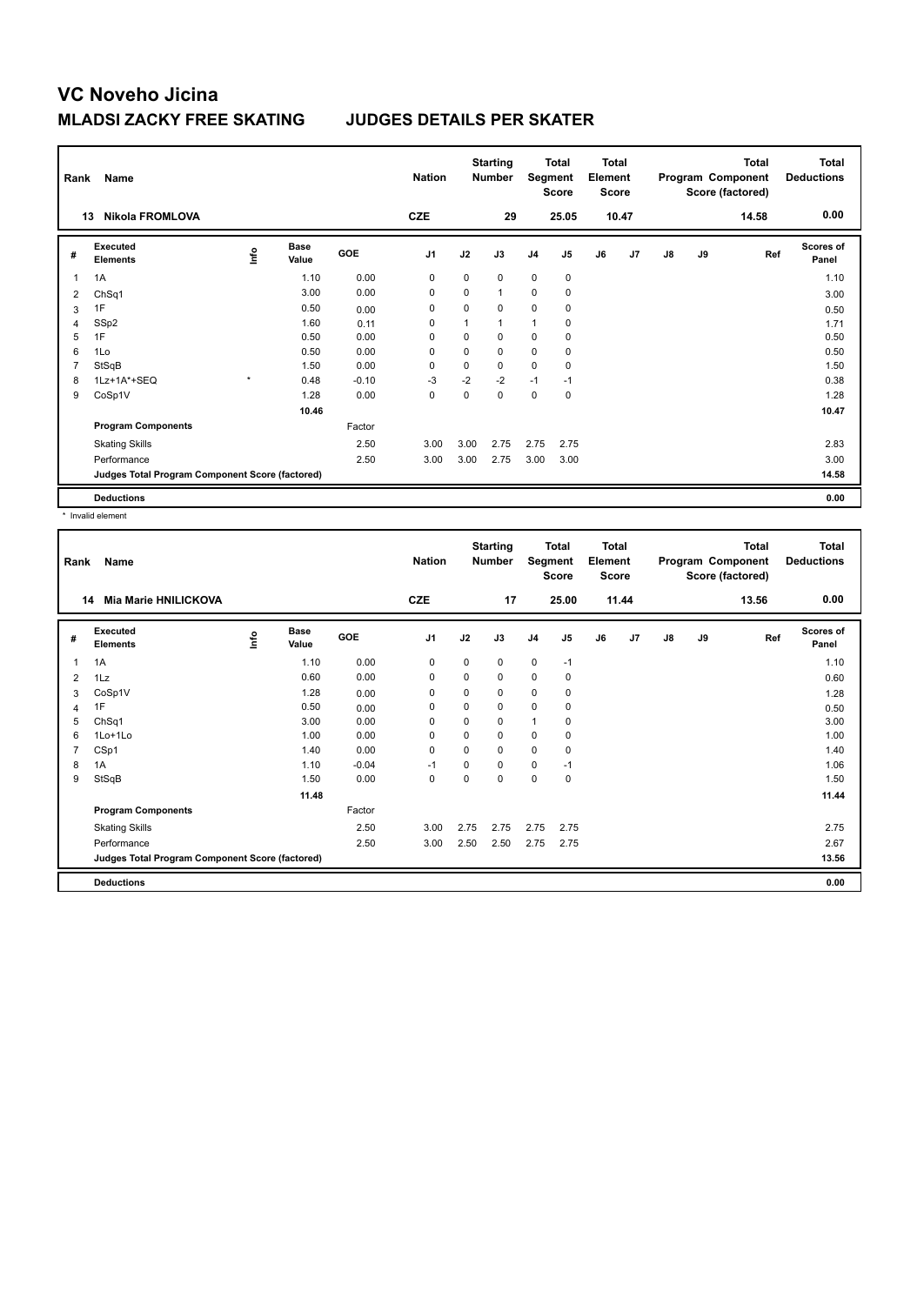| Rank           | Name                                                           |      |                      |              | <b>Nation</b>           |                  | <b>Starting</b><br><b>Number</b> |                  | Total<br>Segment<br>Score | <b>Total</b><br>Element<br><b>Score</b> |       |    |    | <b>Total</b><br>Program Component<br>Score (factored) | <b>Total</b><br><b>Deductions</b> |
|----------------|----------------------------------------------------------------|------|----------------------|--------------|-------------------------|------------------|----------------------------------|------------------|---------------------------|-----------------------------------------|-------|----|----|-------------------------------------------------------|-----------------------------------|
|                | 15 Sofie VAPENIKOVA                                            |      |                      |              | <b>CZE</b>              |                  | 9                                |                  | 24.84                     |                                         | 10.88 |    |    | 13.96                                                 | 0.00                              |
| #              | <b>Executed</b><br><b>Elements</b>                             | ١nf٥ | <b>Base</b><br>Value | GOE          | J1                      | J2               | J3                               | J4               | J5                        | J6                                      | J7    | J8 | J9 | Ref                                                   | Scores of<br>Panel                |
| $\mathbf 1$    | 1A                                                             |      | 1.10                 | 0.00         | 0                       | 0                | 0                                | 0                | 0                         |                                         |       |    |    |                                                       | 1.10                              |
| $\overline{2}$ | 1Lz                                                            |      | 0.60                 | 0.00         | $\mathbf 0$             | 0                | $\mathbf 0$                      | $\mathbf 0$      | 0                         |                                         |       |    |    |                                                       | 0.60                              |
| 3              | $1F+1Lo$                                                       |      | 1.00                 | 0.00         | 0                       | $\mathbf 0$      | $\mathbf 0$                      | 0                | 0                         |                                         |       |    |    |                                                       | 1.00                              |
| 4              | SSp1                                                           |      | 1.30                 | 0.00         | 0                       | 0                | $\mathbf 0$                      | 0                | $\mathbf{1}$              |                                         |       |    |    |                                                       | 1.30                              |
| 5              | ChSq1                                                          |      | 3.00                 | 0.00         | $\mathbf 0$             | $\mathbf 0$      | $\mathbf 0$                      | $\mathbf 0$      | $\mathbf{1}$              |                                         |       |    |    |                                                       | 3.00                              |
| 6              | StSqB                                                          |      | 1.50                 | 0.00         | 0                       | 0                | $\mathbf 0$                      | 0                | 0                         |                                         |       |    |    |                                                       | 1.50                              |
| $\overline{7}$ | 1F                                                             |      | 0.50                 | 0.00         | 0                       | 0                | $\mathbf 0$                      | 0                | 0                         |                                         |       |    |    |                                                       | 0.50                              |
| 8<br>9         | 1Lz                                                            |      | 0.60                 | 0.00<br>0.00 | $\mathbf 0$<br>$\Omega$ | 0<br>0           | $\mathbf 0$<br>$\Omega$          | 0<br>$\mathbf 0$ | $\pmb{0}$<br>$\mathbf 0$  |                                         |       |    |    |                                                       | 0.60                              |
|                | CoSp1V                                                         |      | 1.28                 |              |                         |                  |                                  |                  |                           |                                         |       |    |    |                                                       | 1.28                              |
|                |                                                                |      | 10.88                |              |                         |                  |                                  |                  |                           |                                         |       |    |    |                                                       | 10.88                             |
|                | <b>Program Components</b>                                      |      |                      | Factor       |                         |                  |                                  |                  |                           |                                         |       |    |    |                                                       |                                   |
|                | <b>Skating Skills</b>                                          |      |                      | 2.50         | 3.25                    | 2.50             | 2.75                             | 2.75             | 3.00                      |                                         |       |    |    |                                                       | 2.83                              |
|                | Performance                                                    |      |                      | 2.50         | 3.25                    | 2.50             | 2.75                             | 2.75             | 2.75                      |                                         |       |    |    |                                                       | 2.75                              |
|                | Judges Total Program Component Score (factored)                |      |                      |              |                         |                  |                                  |                  |                           |                                         |       |    |    |                                                       | 13.96                             |
|                | <b>Deductions</b>                                              |      |                      |              |                         |                  |                                  |                  |                           |                                         |       |    |    |                                                       | 0.00                              |
|                |                                                                |      |                      |              |                         |                  | <b>Starting</b>                  |                  | Total                     | <b>Total</b>                            |       |    |    | <b>Total</b>                                          | <b>Total</b>                      |
| Rank           | Name                                                           |      |                      |              | <b>Nation</b>           |                  | Number                           |                  | Segment<br><b>Score</b>   | Element<br><b>Score</b>                 |       |    |    | Program Component<br>Score (factored)                 | <b>Deductions</b>                 |
|                | 16 Maiia FEDOROVA                                              |      |                      |              | <b>RUS</b>              |                  | 30                               |                  | 24.72                     |                                         | 10.96 |    |    | 13.76                                                 | 0.00                              |
| #              | <b>Executed</b><br><b>Elements</b>                             | ۴    | Base<br>Value        | GOE          | J1                      | J2               | J3                               | J4               | J5                        | J6                                      | J7    | J8 | J9 | Ref                                                   | <b>Scores of</b><br>Panel         |
|                |                                                                |      |                      |              |                         |                  |                                  |                  |                           |                                         |       |    |    |                                                       |                                   |
| $\mathbf{1}$   | $1F+1Lo$                                                       |      | 1.00                 | 0.00         | $\mathbf 0$             | $\mathbf 0$      | 0                                | 0                | $\pmb{0}$<br>$-1$         |                                         |       |    |    |                                                       | 1.00                              |
| $\overline{2}$ | StSqB                                                          |      | 1.50                 | 0.00         | $\mathbf{1}$            | 0                | $\mathbf 0$                      | 0                |                           |                                         |       |    |    |                                                       | 1.50                              |
| 3              | 1A                                                             |      | 1.10                 | 0.00         | 0                       | 0                | $\mathbf 0$                      | 0                | $\pmb{0}$                 |                                         |       |    |    |                                                       | 1.10                              |
| $\overline{4}$ | CoSp1                                                          |      | 1.70                 | 0.00         | $\mathbf 0$             | 0                | $\mathbf 0$                      | $\mathbf 0$      | 0                         |                                         |       |    |    |                                                       | 1.70                              |
| 5<br>6         | 1A+1Lo*+REP<br>ChSq1                                           |      | 0.77<br>3.00         | 0.00<br>0.00 | 0<br>$\mathbf 0$        | 0<br>$\mathbf 0$ | $\mathbf 0$<br>$\mathbf 0$       | 0<br>$\mathbf 0$ | 0<br>0                    |                                         |       |    |    |                                                       | 0.77<br>3.00                      |
| $\overline{7}$ | 1F                                                             |      | 0.50                 | 0.00         | 0                       | 0                | $\mathbf 0$                      | 0                | 0                         |                                         |       |    |    |                                                       | 0.50                              |
| 8              | 1S                                                             |      | 0.40                 | 0.00         | $\mathbf 0$             | 0                | $\mathbf 0$                      | $\mathbf 0$      | 0                         |                                         |       |    |    |                                                       | 0.40                              |
| 9              | SSpB                                                           |      | 1.10                 | $-0.11$      | $-1$                    | $-1$             | $-1$                             | $-1$             | $-1$                      |                                         |       |    |    |                                                       | 0.99                              |
|                |                                                                |      | 11.07                |              |                         |                  |                                  |                  |                           |                                         |       |    |    |                                                       | 10.96                             |
|                | <b>Program Components</b>                                      |      |                      | Factor       |                         |                  |                                  |                  |                           |                                         |       |    |    |                                                       |                                   |
|                |                                                                |      |                      | 2.50         | 3.75                    | 2.75             | 2.50                             | 2.75             | 2.75                      |                                         |       |    |    |                                                       | 2.75                              |
|                | <b>Skating Skills</b>                                          |      |                      |              |                         |                  |                                  |                  |                           |                                         |       |    |    |                                                       |                                   |
|                | Performance<br>Judges Total Program Component Score (factored) |      |                      | 2.50         | 3.50                    | 2.50             | 2.75                             | 2.75             | 2.75                      |                                         |       |    |    |                                                       | 2.75<br>13.76                     |

\* Invalid element REP Jump repetition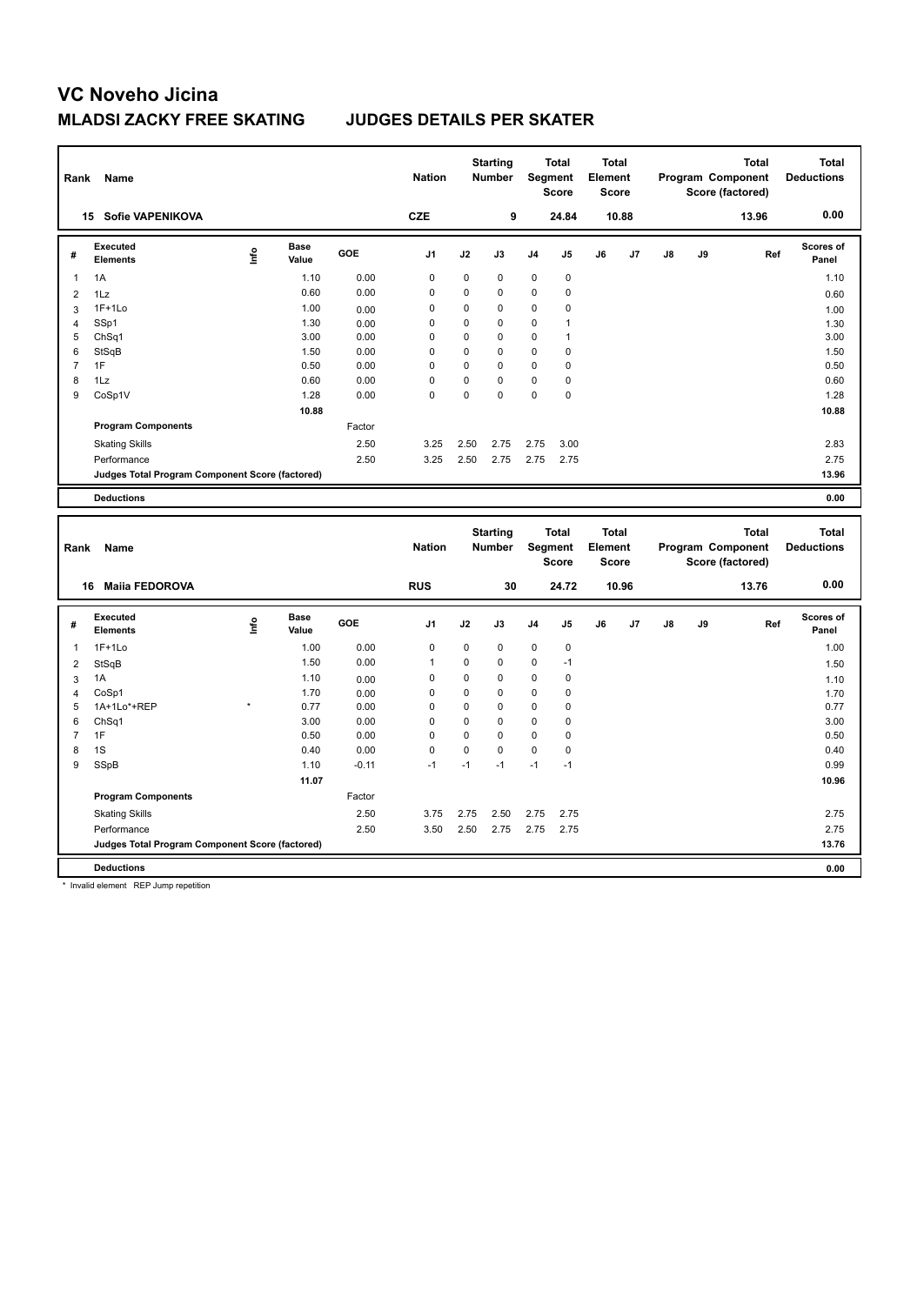| Rank           | Name                                            |      |                      |         | <b>Nation</b>  |              | <b>Starting</b><br><b>Number</b> |                          | <b>Total</b><br>Segment<br><b>Score</b> | <b>Total</b><br>Element<br><b>Score</b> |      |    |    | <b>Total</b><br>Program Component<br>Score (factored) | <b>Total</b><br><b>Deductions</b> |
|----------------|-------------------------------------------------|------|----------------------|---------|----------------|--------------|----------------------------------|--------------------------|-----------------------------------------|-----------------------------------------|------|----|----|-------------------------------------------------------|-----------------------------------|
|                | 17 Amelie BURESOVA                              |      |                      |         | <b>CZE</b>     |              | 26                               |                          | 24.25                                   |                                         | 9.47 |    |    | 14.78                                                 | 0.00                              |
| #              | <b>Executed</b><br><b>Elements</b>              | lnfo | <b>Base</b><br>Value | GOE     | J <sub>1</sub> | J2           | J3                               | J4                       | J5                                      | J6                                      | J7   | J8 | J9 | Ref                                                   | Scores of<br>Panel                |
| 1              | 1Lz+1Lo                                         |      | 1.10                 | 0.00    | $\mathbf 0$    | $\mathbf 0$  | 0                                | 0                        | $\pmb{0}$                               |                                         |      |    |    |                                                       | 1.10                              |
| $\overline{2}$ | 1A                                              |      | 1.10                 | 0.04    | $\mathbf 0$    | $\mathbf{1}$ | 0                                | $\mathbf{1}$             | $\mathbf 0$                             |                                         |      |    |    |                                                       | 1.14                              |
| 3              | StSqB                                           |      | 1.50                 | 0.00    | 0              | $\mathbf 0$  | $\mathbf{1}$                     | 0                        | 0                                       |                                         |      |    |    |                                                       | 1.50                              |
| 4              | 1A                                              |      | 1.10                 | 0.00    | $\mathbf 0$    | $\Omega$     | $\Omega$                         | 0                        | 0                                       |                                         |      |    |    |                                                       | 1.10                              |
| 5              | CoSp2                                           |      | 2.00                 | 0.27    | $\mathbf{1}$   | $\mathbf{1}$ | $\overline{2}$                   | $\overline{2}$           | $\mathbf{1}$                            |                                         |      |    |    |                                                       | 2.27                              |
| 6              | 1Lz                                             |      | 0.60                 | 0.00    | $\mathbf 0$    | $\mathbf 0$  | $\mathbf 0$                      | 0                        | $\mathbf 0$                             |                                         |      |    |    |                                                       | 0.60                              |
| $\overline{7}$ | ChSq                                            |      | 0.00                 | 0.00    | ÷              | L,           |                                  | $\blacksquare$           | $\ddot{\phantom{1}}$                    |                                         |      |    |    |                                                       | 0.00                              |
| 8              | SSp2                                            |      | 1.60                 | 0.16    | $\mathbf 0$    | $\mathbf{1}$ | $\overline{2}$                   | $\mathbf{1}$             | $\mathbf{1}$                            |                                         |      |    |    |                                                       | 1.76                              |
|                |                                                 |      | 9.00                 |         |                |              |                                  |                          |                                         |                                         |      |    |    |                                                       | 9.47                              |
|                | <b>Program Components</b>                       |      |                      | Factor  |                |              |                                  |                          |                                         |                                         |      |    |    |                                                       |                                   |
|                | <b>Skating Skills</b>                           |      |                      | 2.50    | 2.75           | 3.25         | 3.00                             | 2.75                     | 2.75                                    |                                         |      |    |    |                                                       | 2.83                              |
|                | Performance                                     |      |                      | 2.50    | 2.75           | 3.50         | 3.50                             | 3.00                     | 2.75                                    |                                         |      |    |    |                                                       | 3.08                              |
|                | Judges Total Program Component Score (factored) |      |                      |         |                |              |                                  |                          |                                         |                                         |      |    |    |                                                       | 14.78                             |
|                |                                                 |      |                      |         |                |              |                                  |                          |                                         |                                         |      |    |    |                                                       |                                   |
|                | <b>Deductions</b>                               |      |                      |         |                |              |                                  |                          |                                         |                                         |      |    |    |                                                       | 0.00                              |
| Rank           | Name                                            |      |                      |         | <b>Nation</b>  |              | <b>Starting</b><br><b>Number</b> |                          | <b>Total</b><br>Segment                 | <b>Total</b><br>Element                 |      |    |    | <b>Total</b><br>Program Component                     | <b>Total</b><br><b>Deductions</b> |
|                |                                                 |      |                      |         |                |              |                                  |                          | <b>Score</b>                            | <b>Score</b>                            |      |    |    | Score (factored)                                      |                                   |
|                | 18 Aneta VALOVA                                 |      |                      |         | <b>CZE</b>     |              | 23                               |                          | 23.91                                   |                                         | 9.75 |    |    | 14.16                                                 | 0.00                              |
| #              | Executed<br><b>Elements</b>                     | lnfo | <b>Base</b><br>Value | GOE     | J <sub>1</sub> | J2           | J3                               | J <sub>4</sub>           | J5                                      | J6                                      | J7   | J8 | J9 | Ref                                                   | Scores of<br>Panel                |
| 1              | $1A+1Lo$                                        |      | 1.60                 | 0.00    | 0              | $\mathbf 0$  | $\mathbf 0$                      | 0                        | $\pmb{0}$                               |                                         |      |    |    |                                                       | 1.60                              |
| $\overline{2}$ | 1F                                              |      | 0.50                 | 0.00    | $\mathbf 0$    | $\mathbf 0$  | $\Omega$                         | 0                        | $\pmb{0}$                               |                                         |      |    |    |                                                       | 0.50                              |
| 3              | 1F                                              |      | 0.50                 | 0.00    | $\mathbf 0$    | $\mathbf 0$  | 0                                | 0                        | 0                                       |                                         |      |    |    |                                                       | 0.50                              |
| 4              | CSp2                                            |      | 1.80                 | 0.06    | $\mathbf 0$    | $\mathbf 0$  | $\mathbf{1}$                     | $\mathbf{1}$             | $\pmb{0}$                               |                                         |      |    |    |                                                       | 1.86                              |
| 5              | ChSq                                            |      | 0.00                 | 0.00    | ÷              | ÷,           |                                  | $\overline{\phantom{0}}$ |                                         |                                         |      |    |    |                                                       | 0.00                              |
| 6              | StSqB                                           |      | 1.50                 | 0.00    | $\mathbf 0$    | $\mathbf 0$  | $\mathbf 0$                      | 0                        | $\mathbf 0$                             |                                         |      |    |    |                                                       | 1.50                              |
| $\overline{7}$ | 1A                                              |      | 1.10                 | $-0.11$ | $-1$           | $-1$         | $-1$                             | $-1$                     | $-1$                                    |                                         |      |    |    |                                                       | 0.99                              |

|   | <b>Deductions</b>                               |      |         |      |      |      |      |      | 0.00  |  |
|---|-------------------------------------------------|------|---------|------|------|------|------|------|-------|--|
|   | Judges Total Program Component Score (factored) |      |         |      |      |      |      |      | 14.16 |  |
|   | Performance                                     |      | 2.50    | 3.25 | 2.75 | 2.75 | 3.00 | 2.75 | 2.83  |  |
|   | <b>Skating Skills</b>                           |      | 2.50    | 3.25 | 2.75 | 3.00 | 2.75 | 2.75 | 2.83  |  |
|   | <b>Program Components</b>                       |      | Factor  |      |      |      |      |      |       |  |
|   |                                                 | 9.60 |         |      |      |      |      |      | 9.75  |  |
| 9 | CoSp2                                           | 2.00 | 0.20    |      | 0    |      |      |      | 2.20  |  |
| 8 | 1Lz                                             | 0.60 | 0.00    | 0    | 0    | 0    | 0    | 0    | 0.60  |  |
|   | 7 1A                                            | 1.10 | $-0.11$ | -1   | -1   | -1   | -1   | -1   | 0.99  |  |
|   |                                                 |      |         |      |      |      |      |      |       |  |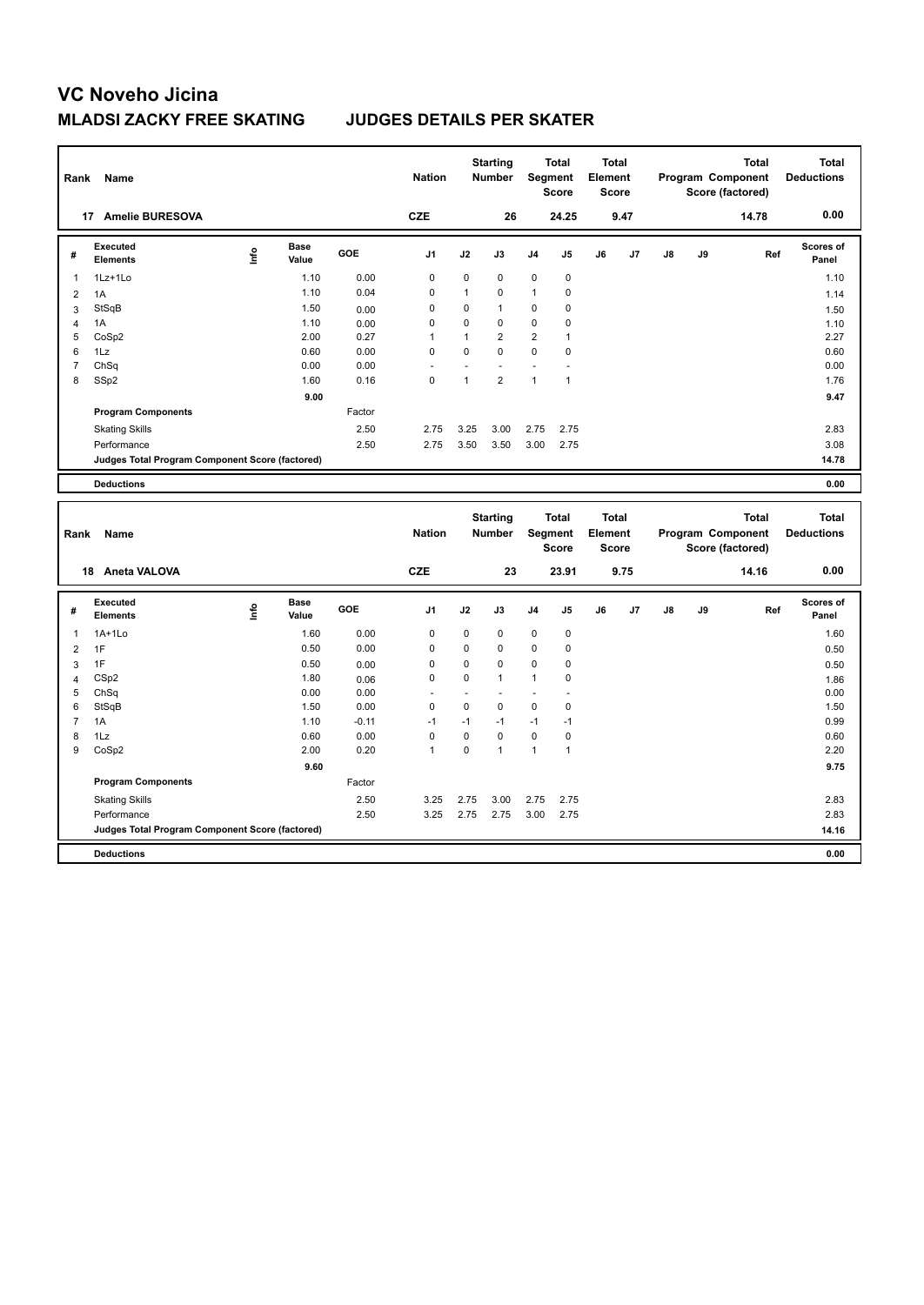| Rank           | Name                                            |      |                      |            | <b>Nation</b>  |             | <b>Starting</b><br><b>Number</b> | Segment        | <b>Total</b><br><b>Score</b> | <b>Total</b><br>Element<br><b>Score</b> |                |    |    | <b>Total</b><br>Program Component<br>Score (factored) | <b>Total</b><br><b>Deductions</b> |
|----------------|-------------------------------------------------|------|----------------------|------------|----------------|-------------|----------------------------------|----------------|------------------------------|-----------------------------------------|----------------|----|----|-------------------------------------------------------|-----------------------------------|
|                | Sofie SIKOROVA<br>19                            |      |                      |            | <b>CZE</b>     |             | 14                               |                | 23.42                        |                                         | 8.62           |    |    | 14.80                                                 | 0.00                              |
| #              | Executed<br><b>Elements</b>                     | lnfo | <b>Base</b><br>Value | <b>GOE</b> | J <sub>1</sub> | J2          | J3                               | J <sub>4</sub> | J <sub>5</sub>               | J6                                      | J <sub>7</sub> | J8 | J9 | Ref                                                   | <b>Scores of</b><br>Panel         |
| $\overline{1}$ | 1Aq+1Lo                                         | q    | 1.60                 | $-0.22$    | $-2$           | $-2$        | $-2$                             | $-2$           | $-2$                         |                                         |                |    |    |                                                       | 1.38                              |
| 2              | SSp2                                            |      | 1.60                 | 0.16       | $\mathbf 0$    | 1           | 1                                | $\mathbf{1}$   | 1                            |                                         |                |    |    |                                                       | 1.76                              |
| 3              | 1F                                              |      | 0.50                 | 0.00       | 0              | 0           | 0                                | $\mathbf 0$    | 0                            |                                         |                |    |    |                                                       | 0.50                              |
| 4              | StSqB                                           |      | 1.50                 | 0.00       | $\mathbf{1}$   | 0           | 0                                | $\mathbf 0$    | 0                            |                                         |                |    |    |                                                       | 1.50                              |
| 5              | ChSq                                            |      | 0.00                 | 0.00       |                |             |                                  | ۰              | ٠                            |                                         |                |    |    |                                                       | 0.00                              |
| 6              | 1Lz                                             |      | 0.60                 | 0.00       | 0              | $\mathbf 0$ | $\Omega$                         | $\mathbf 0$    | 0                            |                                         |                |    |    |                                                       | 0.60                              |
| $\overline{7}$ | 1A                                              |      | 1.10                 | 0.00       | 0              | 0           | 0                                | $\mathbf 0$    | $-1$                         |                                         |                |    |    |                                                       | 1.10                              |
| 8              | 1F                                              |      | 0.50                 | 0.00       | 0              | 0           | $\Omega$                         | $\mathbf 0$    | 0                            |                                         |                |    |    |                                                       | 0.50                              |
| 9              | CoSp1V                                          |      | 1.28                 | 0.00       | $\mathbf 0$    | 0           | 0                                | $\mathbf 0$    | 0                            |                                         |                |    |    |                                                       | 1.28                              |
|                |                                                 |      | 8.68                 |            |                |             |                                  |                |                              |                                         |                |    |    |                                                       | 8.62                              |
|                | <b>Program Components</b>                       |      |                      | Factor     |                |             |                                  |                |                              |                                         |                |    |    |                                                       |                                   |
|                | <b>Skating Skills</b>                           |      |                      | 2.50       | 3.25           | 2.75        | 3.25                             | 2.75           | 3.00                         |                                         |                |    |    |                                                       | 3.00                              |
|                | Performance                                     |      |                      | 2.50       | 3.50           | 3.00        | 3.00                             | 2.75           | 2.75                         |                                         |                |    |    |                                                       | 2.92                              |
|                | Judges Total Program Component Score (factored) |      |                      |            |                |             |                                  |                |                              |                                         |                |    |    |                                                       | 14.80                             |
|                | <b>Deductions</b>                               |      |                      |            |                |             |                                  |                |                              |                                         |                |    |    |                                                       | 0.00                              |

q Jump landed on the quarter

| Rank | Name                                            |       |                      |         | <b>Nation</b>            |          | <b>Starting</b><br><b>Number</b> | Segment        | <b>Total</b><br><b>Score</b> | <b>Total</b><br>Element<br><b>Score</b> |      |               |    | <b>Total</b><br>Program Component<br>Score (factored) | <b>Total</b><br><b>Deductions</b> |
|------|-------------------------------------------------|-------|----------------------|---------|--------------------------|----------|----------------------------------|----------------|------------------------------|-----------------------------------------|------|---------------|----|-------------------------------------------------------|-----------------------------------|
| 20   | <b>Barbara FEBEROVA</b>                         |       |                      |         | <b>CZE</b>               |          | 15                               |                | 23.07                        |                                         | 9.51 |               |    | 13.56                                                 | 0.00                              |
| #    | Executed<br><b>Elements</b>                     | Linfo | <b>Base</b><br>Value | GOE     | J <sub>1</sub>           | J2       | J3                               | J <sub>4</sub> | J5                           | J6                                      | J7   | $\mathsf{J}8$ | J9 | Ref                                                   | <b>Scores of</b><br>Panel         |
| 1    | 1A                                              |       | 1.10                 | 0.00    | 0                        | 0        | 0                                | $\mathbf 0$    | 0                            |                                         |      |               |    |                                                       | 1.10                              |
| 2    | $1Lz+1Lo$                                       |       | 1.10                 | $-0.04$ | $-1$                     | 0        | 0                                | $-1$           | $-1$                         |                                         |      |               |    |                                                       | 1.06                              |
| 3    | CoSp2                                           |       | 2.00                 | 0.00    | 0                        | $\Omega$ | $\Omega$                         | $\mathbf 0$    | 0                            |                                         |      |               |    |                                                       | 2.00                              |
| 4    | ChSq                                            |       | 0.00                 | 0.00    | $\overline{\phantom{a}}$ |          |                                  |                |                              |                                         |      |               |    |                                                       | 0.00                              |
| 5    | 1Lz                                             |       | 0.60                 | 0.00    | 0                        | 0        | 0                                | $\mathbf 0$    | 0                            |                                         |      |               |    |                                                       | 0.60                              |
| 6    | SSp2                                            |       | 1.60                 | 0.05    | 0                        | 0        | $\mathbf{1}$                     | $\mathbf{1}$   | 0                            |                                         |      |               |    |                                                       | 1.65                              |
| 7    | StSqB                                           |       | 1.50                 | 0.00    | 0                        | 0        | 0                                | 0              | 0                            |                                         |      |               |    |                                                       | 1.50                              |
| 8    | 1A                                              |       | 1.10                 | 0.00    | 0                        | 0        | 0                                | 0              | 0                            |                                         |      |               |    |                                                       | 1.10                              |
| 9    | 1F                                              |       | 0.50                 | 0.00    | $\mathbf 0$              | 0        | 0                                | 0              | 0                            |                                         |      |               |    |                                                       | 0.50                              |
|      |                                                 |       | 9.50                 |         |                          |          |                                  |                |                              |                                         |      |               |    |                                                       | 9.51                              |
|      | <b>Program Components</b>                       |       |                      | Factor  |                          |          |                                  |                |                              |                                         |      |               |    |                                                       |                                   |
|      | <b>Skating Skills</b>                           |       |                      | 2.50    | 3.00                     | 2.75     | 2.75                             | 2.75           | 2.75                         |                                         |      |               |    |                                                       | 2.75                              |
|      | Performance                                     |       |                      | 2.50    | 2.75                     | 2.50     | 2.50                             | 2.75           | 2.75                         |                                         |      |               |    |                                                       | 2.67                              |
|      | Judges Total Program Component Score (factored) |       |                      |         |                          |          |                                  |                |                              |                                         |      |               |    |                                                       | 13.56                             |
|      | <b>Deductions</b>                               |       |                      |         |                          |          |                                  |                |                              |                                         |      |               |    |                                                       | 0.00                              |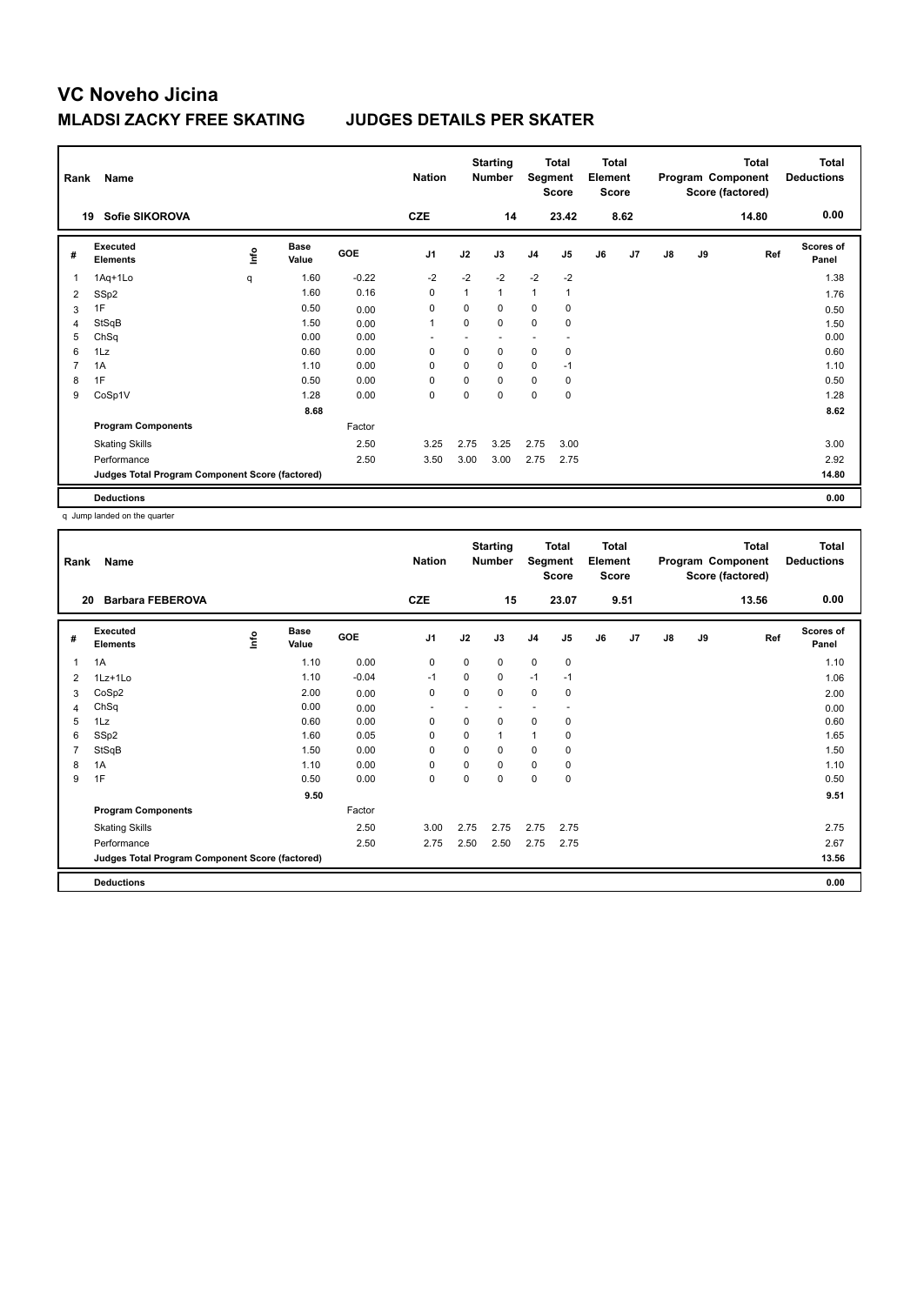| Rank                | <b>Name</b>                                     |      |                      |                 | <b>Nation</b> |             | <b>Starting</b><br><b>Number</b> |              | <b>Total</b><br>Segment<br><b>Score</b> | <b>Total</b><br>Element<br><b>Score</b> |       |    |    | <b>Total</b><br>Program Component<br>Score (factored) | <b>Total</b><br><b>Deductions</b> |
|---------------------|-------------------------------------------------|------|----------------------|-----------------|---------------|-------------|----------------------------------|--------------|-----------------------------------------|-----------------------------------------|-------|----|----|-------------------------------------------------------|-----------------------------------|
|                     | 21 Anezka SINDLEROVA                            |      |                      |                 | <b>CZE</b>    |             | 10                               |              | 22.46                                   |                                         | 9.96  |    |    | 12.50                                                 | 0.00                              |
| #                   | Executed<br><b>Elements</b>                     | Lnfo | <b>Base</b><br>Value | GOE             | J1            | J2          | J3                               | J4           | J5                                      | J6                                      | J7    | J8 | J9 | Ref                                                   | Scores of<br>Panel                |
| $\overline{1}$      | 1A                                              |      | 1.10                 | 0.00            | $\mathbf 0$   | 0           | $\pmb{0}$                        | $\pmb{0}$    | $-1$                                    |                                         |       |    |    |                                                       | 1.10                              |
| $\overline{2}$      | 1Lz+1Lo                                         |      | 1.10                 | 0.00            | $\mathbf 0$   | $\mathbf 0$ | $\mathbf 0$                      | $\mathbf 0$  | $\pmb{0}$                               |                                         |       |    |    |                                                       | 1.10                              |
| 3                   | SSpB                                            |      | 1.10                 | $-0.04$         | 0             | 0           | 0                                | $-1$         | $-1$                                    |                                         |       |    |    |                                                       | 1.06                              |
| $\overline{4}$      | StSqB                                           |      | 1.50                 | 0.00            | $\mathbf 0$   | $\mathbf 0$ | $\mathbf 0$                      | $\mathbf 0$  | 0                                       |                                         |       |    |    |                                                       | 1.50                              |
| 5                   | Ch <sub>Sq1</sub>                               |      | 3.00                 | 0.00            | $\mathbf 0$   | $\mathbf 0$ | $-1$                             | $\mathbf 0$  | 0                                       |                                         |       |    |    |                                                       | 3.00                              |
| 6                   | 1A                                              |      | 1.10                 | 0.00            | 0             | $\mathbf 0$ | $\mathbf 0$                      | $\mathbf 0$  | 0                                       |                                         |       |    |    |                                                       | 1.10                              |
| $\overline{7}$      | 1F                                              |      | 0.50                 | 0.00            | $\Omega$      | $\mathbf 0$ | $\Omega$                         | $\mathbf 0$  | 0                                       |                                         |       |    |    |                                                       | 0.50                              |
| 8                   | CoSp                                            |      | 0.00                 | 0.00            |               |             |                                  |              |                                         |                                         |       |    |    |                                                       | 0.00                              |
| 9                   | 1Lz                                             |      | 0.60                 | 0.00            | $\mathbf 0$   | $\mathbf 0$ | $\mathbf 0$                      | $\mathbf 0$  | 0                                       |                                         |       |    |    |                                                       | 0.60                              |
|                     |                                                 |      | 10.00                |                 |               |             |                                  |              |                                         |                                         |       |    |    |                                                       | 9.96                              |
|                     | <b>Program Components</b>                       |      |                      | Factor          |               |             |                                  |              |                                         |                                         |       |    |    |                                                       |                                   |
|                     | <b>Skating Skills</b>                           |      |                      | 2.50            | 2.75          | 2.50        | 2.50                             | 2.50         | 2.50                                    |                                         |       |    |    |                                                       | 2.50                              |
|                     | Performance                                     |      |                      | 2.50            | 2.75          | 2.50        | 2.50                             | 2.50         | 2.50                                    |                                         |       |    |    |                                                       | 2.50                              |
|                     | Judges Total Program Component Score (factored) |      |                      |                 |               |             |                                  |              |                                         |                                         |       |    |    |                                                       | 12.50                             |
|                     | <b>Deductions</b>                               |      |                      |                 |               |             |                                  |              |                                         |                                         |       |    |    |                                                       | 0.00                              |
| Rank                | Name                                            |      |                      |                 | <b>Nation</b> |             | <b>Starting</b><br>Number        |              | <b>Total</b><br>Segment<br>Score        | <b>Total</b><br>Element<br><b>Score</b> |       |    |    | <b>Total</b><br>Program Component<br>Score (factored) | <b>Total</b><br><b>Deductions</b> |
|                     | 22 Radka KUCEROVA                               |      |                      |                 | <b>CZE</b>    |             | 5                                |              | 22.37                                   |                                         | 11.19 |    |    | 11.68                                                 | $-0.50$                           |
| #                   | Executed                                        |      |                      |                 |               |             |                                  |              |                                         |                                         |       |    |    |                                                       |                                   |
|                     | <b>Elements</b>                                 | Life | Base<br>Value        | GOE             | J1            | J2          | J3                               | J4           | J5                                      | J6                                      | J7    | J8 | J9 | Ref                                                   | <b>Scores of</b><br>Panel         |
| 1                   | 1Lo                                             |      | 0.50                 | 0.00            | $\mathbf 0$   | $\mathbf 0$ | 0                                | $\pmb{0}$    | 0                                       |                                         |       |    |    |                                                       | 0.50                              |
|                     |                                                 |      | 1.10                 | 0.00            | $\mathbf 0$   | $\mathbf 0$ | 0                                | 0            | 0                                       |                                         |       |    |    |                                                       |                                   |
| $\overline{2}$      | 1Lz+1Lo<br>CS <sub>p2</sub>                     |      | 1.80                 |                 | $-1$          | $\mathbf 0$ | $\mathbf 0$                      | $\mathbf 0$  | 0                                       |                                         |       |    |    |                                                       | 1.10                              |
| 3<br>$\overline{4}$ | 1A                                              |      | 1.10                 | 0.00<br>$-0.22$ | -3            | $-2$        | $-1$                             | $-2$         | $-2$                                    |                                         |       |    |    |                                                       | 1.80                              |
| 5                   | 1F                                              |      | 0.50                 | $-0.25$         | $-5$          | $-5$        | $-5$                             | $-5$         | $-5$                                    |                                         |       |    |    |                                                       | 0.88<br>0.25                      |
| 6                   | Ch <sub>Sq1</sub>                               |      | 3.00                 | 0.00            | $\mathbf 0$   | $\mathbf 0$ | $\mathbf 0$                      | $\mathbf{1}$ | $\mathbf 0$                             |                                         |       |    |    |                                                       | 3.00                              |
| 7                   | 1A                                              |      | 1.10                 | $-0.22$         | $-2$          | $-2$        | $-2$                             | $-2$         | $-2$                                    |                                         |       |    |    |                                                       | 0.88                              |
| 8                   | CoSp1V                                          |      | 1.28                 | 0.00            | $\mathbf 0$   | $-1$        | $\mathbf 0$                      | $\mathbf 0$  | 0                                       |                                         |       |    |    |                                                       | 1.28                              |
| 9                   | StSqB                                           |      | 1.50                 | 0.00            | $\Omega$      | $\Omega$    | $-1$                             | $\Omega$     | 0                                       |                                         |       |    |    |                                                       | 1.50                              |
|                     |                                                 |      | 11.88                |                 |               |             |                                  |              |                                         |                                         |       |    |    |                                                       | 11.19                             |
|                     | <b>Program Components</b>                       |      |                      | Factor          |               |             |                                  |              |                                         |                                         |       |    |    |                                                       |                                   |
|                     | <b>Skating Skills</b>                           |      |                      | 2.50            | 2.50          | 2.25        | 2.50                             | 2.25         | 2.50                                    |                                         |       |    |    |                                                       | 2.42                              |
|                     | Performance                                     |      |                      | 2.50            | 2.25          | 2.50        | 2.25                             | 2.25         | 2.25                                    |                                         |       |    |    |                                                       | 2.25                              |
|                     | Judges Total Program Component Score (factored) |      |                      |                 |               |             |                                  |              |                                         |                                         |       |    |    |                                                       | 11.68                             |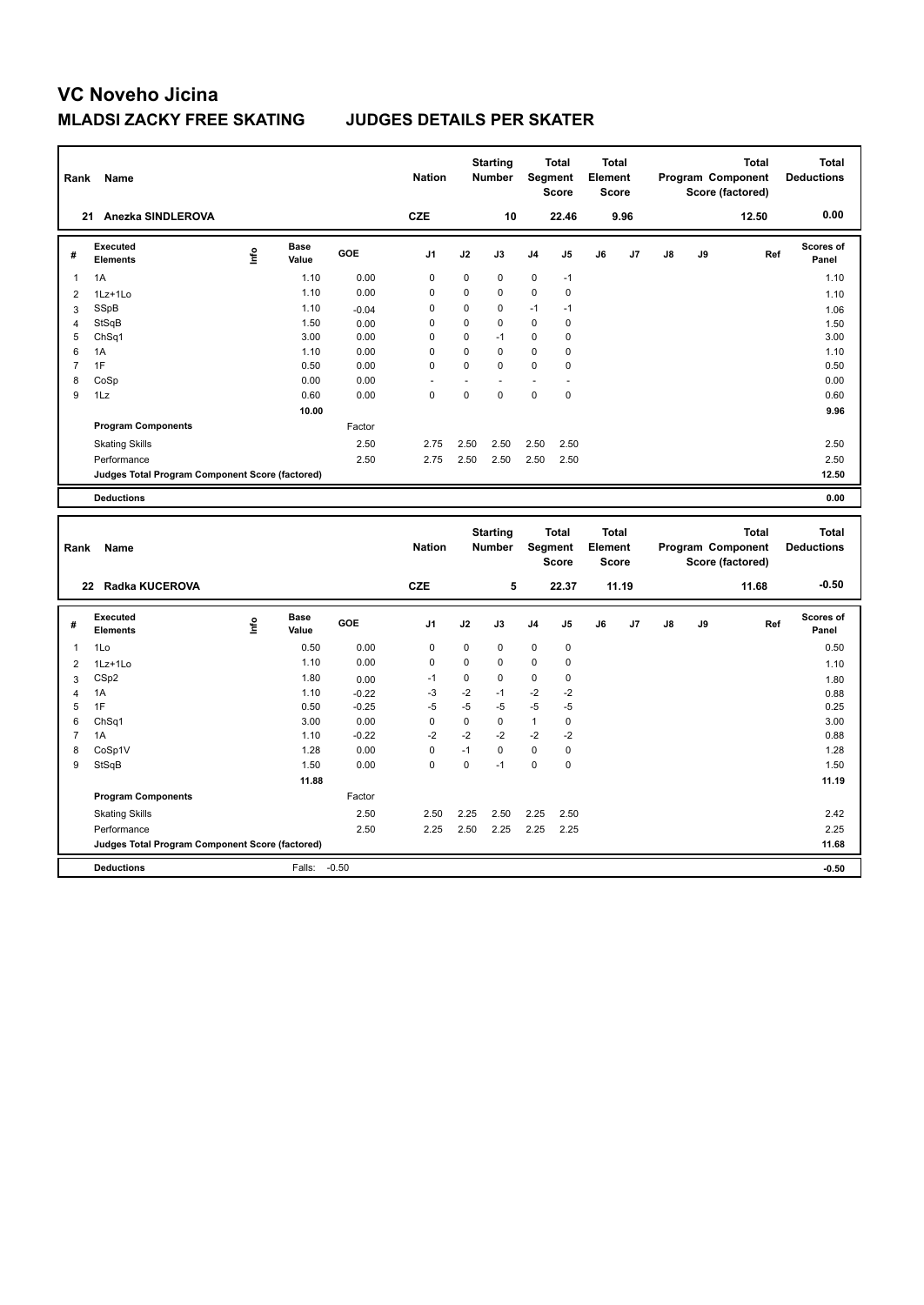| Rank           | Name                                            |      |                      |         | <b>Nation</b>  |          | <b>Starting</b><br><b>Number</b> |                | <b>Total</b><br>Segment<br>Score        | <b>Total</b><br>Element | <b>Score</b>                 |    |    | <b>Total</b><br>Program Component<br>Score (factored) |     | <b>Total</b><br><b>Deductions</b> |
|----------------|-------------------------------------------------|------|----------------------|---------|----------------|----------|----------------------------------|----------------|-----------------------------------------|-------------------------|------------------------------|----|----|-------------------------------------------------------|-----|-----------------------------------|
|                | 23 Valentina DUDZIK                             |      |                      |         | <b>CZE</b>     |          | 8                                |                | 22.36                                   |                         | 8.80                         |    |    | 13.56                                                 |     | 0.00                              |
| #              | Executed<br><b>Elements</b>                     | lnfo | <b>Base</b><br>Value | GOE     | J <sub>1</sub> | J2       | J3                               | J4             | J5                                      | J6                      | J7                           | J8 | J9 |                                                       | Ref | Scores of<br>Panel                |
| 1              | 1Lo+1Lo                                         |      | 1.00                 | 0.00    | 0              | 0        | 0                                | 0              | $\pmb{0}$                               |                         |                              |    |    |                                                       |     | 1.00                              |
| $\overline{2}$ | 1F                                              |      | 0.50                 | 0.00    | $\mathbf 0$    | 0        | $\mathbf 0$                      | 0              | 0                                       |                         |                              |    |    |                                                       |     | 0.50                              |
| 3              | 1Lz                                             |      | 0.60                 | 0.00    | $\mathbf 0$    | 0        | $\mathbf 0$                      | $\mathbf 0$    | $\mathbf 0$                             |                         |                              |    |    |                                                       |     | 0.60                              |
| $\overline{4}$ | CoSp                                            |      | 0.00                 | 0.00    |                | ÷.       | ä,                               | $\overline{a}$ | L.                                      |                         |                              |    |    |                                                       |     | 0.00                              |
| 5              | 1Lz                                             |      | 0.60                 | 0.00    | $\mathbf 0$    | 0        | $\mathbf 0$                      | $\mathbf 0$    | $\pmb{0}$                               |                         |                              |    |    |                                                       |     | 0.60                              |
| 6              | StSqB                                           |      | 1.50                 | 0.00    | $\Omega$       | $\Omega$ | $\Omega$                         | $\Omega$       | 0                                       |                         |                              |    |    |                                                       |     | 1.50                              |
| $\overline{7}$ | 1F                                              |      | 0.50                 | 0.00    | $\mathbf 0$    | 0        | $\mathbf 0$                      | $\mathbf 0$    | $\mathbf 0$                             |                         |                              |    |    |                                                       |     | 0.50                              |
| 8              | Ch <sub>Sq1</sub>                               |      | 3.00                 | 0.00    | $\mathbf 0$    | 0<br>0   | $\mathbf 0$<br>$\mathbf 0$       | $\mathbf 0$    | 0                                       |                         |                              |    |    |                                                       |     | 3.00                              |
| 9              | SSpB                                            |      | 1.10                 | 0.00    | $\mathbf 0$    |          |                                  | $\mathbf 0$    | 0                                       |                         |                              |    |    |                                                       |     | 1.10                              |
|                |                                                 |      | 8.80                 |         |                |          |                                  |                |                                         |                         |                              |    |    |                                                       |     | 8.80                              |
|                | <b>Program Components</b>                       |      |                      | Factor  |                |          |                                  |                |                                         |                         |                              |    |    |                                                       |     |                                   |
|                | <b>Skating Skills</b>                           |      |                      | 2.50    | 3.25           | 2.50     | 2.75                             | 2.75           | 2.75                                    |                         |                              |    |    |                                                       |     | 2.75                              |
|                | Performance                                     |      |                      | 2.50    | 3.00           | 2.25     | 2.50                             | 2.75           | 2.75                                    |                         |                              |    |    |                                                       |     | 2.67                              |
|                | Judges Total Program Component Score (factored) |      |                      |         |                |          |                                  |                |                                         |                         |                              |    |    |                                                       |     | 13.56                             |
|                | <b>Deductions</b>                               |      |                      |         |                |          |                                  |                |                                         |                         |                              |    |    |                                                       |     | 0.00                              |
|                |                                                 |      |                      |         |                |          |                                  |                |                                         |                         |                              |    |    |                                                       |     |                                   |
| Rank           | Name                                            |      |                      |         | <b>Nation</b>  |          | <b>Starting</b><br>Number        |                | <b>Total</b><br>Segment<br><b>Score</b> | Element                 | <b>Total</b><br><b>Score</b> |    |    | <b>Total</b><br>Program Component<br>Score (factored) |     | <b>Total</b><br><b>Deductions</b> |
|                | Julie MOSEROVA<br>24                            |      |                      |         | <b>CZE</b>     |          | 19                               |                | 22.36                                   |                         | 9.53                         |    |    | 13.33                                                 |     | $-0.50$                           |
| #              | Executed<br><b>Elements</b>                     | e    | <b>Base</b><br>Value | GOE     | J1             | J2       | J3                               | J4             | J5                                      | J6                      | J7                           | J8 | J9 |                                                       | Ref | <b>Scores of</b><br>Panel         |
| $\overline{1}$ | 1A                                              |      | 1.10                 | 0.00    | 0              | 0        | 0                                | 0              | $\pmb{0}$                               |                         |                              |    |    |                                                       |     | 1.10                              |
| $\overline{2}$ | 1Lz                                             |      | 0.60                 | 0.00    | $\mathbf 0$    | 0        | $\mathbf 0$                      | 0              | $\pmb{0}$                               |                         |                              |    |    |                                                       |     | 0.60                              |
| 3              | SSp                                             |      | 0.00                 | 0.00    |                | ä,       |                                  |                | ÷,                                      |                         |                              |    |    |                                                       |     |                                   |
| $\overline{4}$ | Ch <sub>Sq1</sub>                               |      | 3.00                 | 0.00    | 0              | 0        | $\mathbf 0$                      | 0              | $\mathbf 0$                             |                         |                              |    |    |                                                       |     | 0.00<br>3.00                      |
| 5              | $1F+1Lo$                                        |      | 1.00                 | 0.00    | $\mathbf 0$    | 0        | $\mathbf 0$                      | $\mathbf 0$    | $\mathbf 0$                             |                         |                              |    |    |                                                       |     | 1.00                              |
| 6              | 1Lo                                             |      | 0.50                 | 0.00    | 0              | 0        | $\mathbf 0$                      | 0              | 0                                       |                         |                              |    |    |                                                       |     | 0.50                              |
| $\overline{7}$ | CoSp1V                                          |      | 1.28                 | 0.00    | $\mathbf 0$    | 0        | $\mathbf 0$                      | $\mathbf 0$    | $-1$                                    |                         |                              |    |    |                                                       |     | 1.28                              |
| 8              | 1A                                              |      | 1.10                 | $-0.55$ | $-5$           | $-5$     | $-5$                             | $-5$           | $-5$                                    |                         |                              |    |    |                                                       |     | 0.55                              |
| 9              | StSqB                                           |      | 1.50                 | 0.00    | $\mathbf{1}$   | 0        | $\mathbf 0$                      | $\mathbf 0$    | $\mathbf 0$                             |                         |                              |    |    |                                                       |     | 1.50                              |
|                |                                                 |      | 10.08                |         |                |          |                                  |                |                                         |                         |                              |    |    |                                                       |     | 9.53                              |
|                | <b>Program Components</b>                       |      |                      | Factor  |                |          |                                  |                |                                         |                         |                              |    |    |                                                       |     |                                   |
|                | <b>Skating Skills</b>                           |      |                      | 2.50    | 3.50           | 2.75     | 2.75                             | 2.75           | 2.50                                    |                         |                              |    |    |                                                       |     | 2.75                              |
|                | Performance                                     |      |                      | 2.50    | 3.25           | 2.50     | 2.50                             | 2.50           | 2.75                                    |                         |                              |    |    |                                                       |     | 2.58                              |
|                | Judges Total Program Component Score (factored) |      |                      |         |                |          |                                  |                |                                         |                         |                              |    |    |                                                       |     | 13.33                             |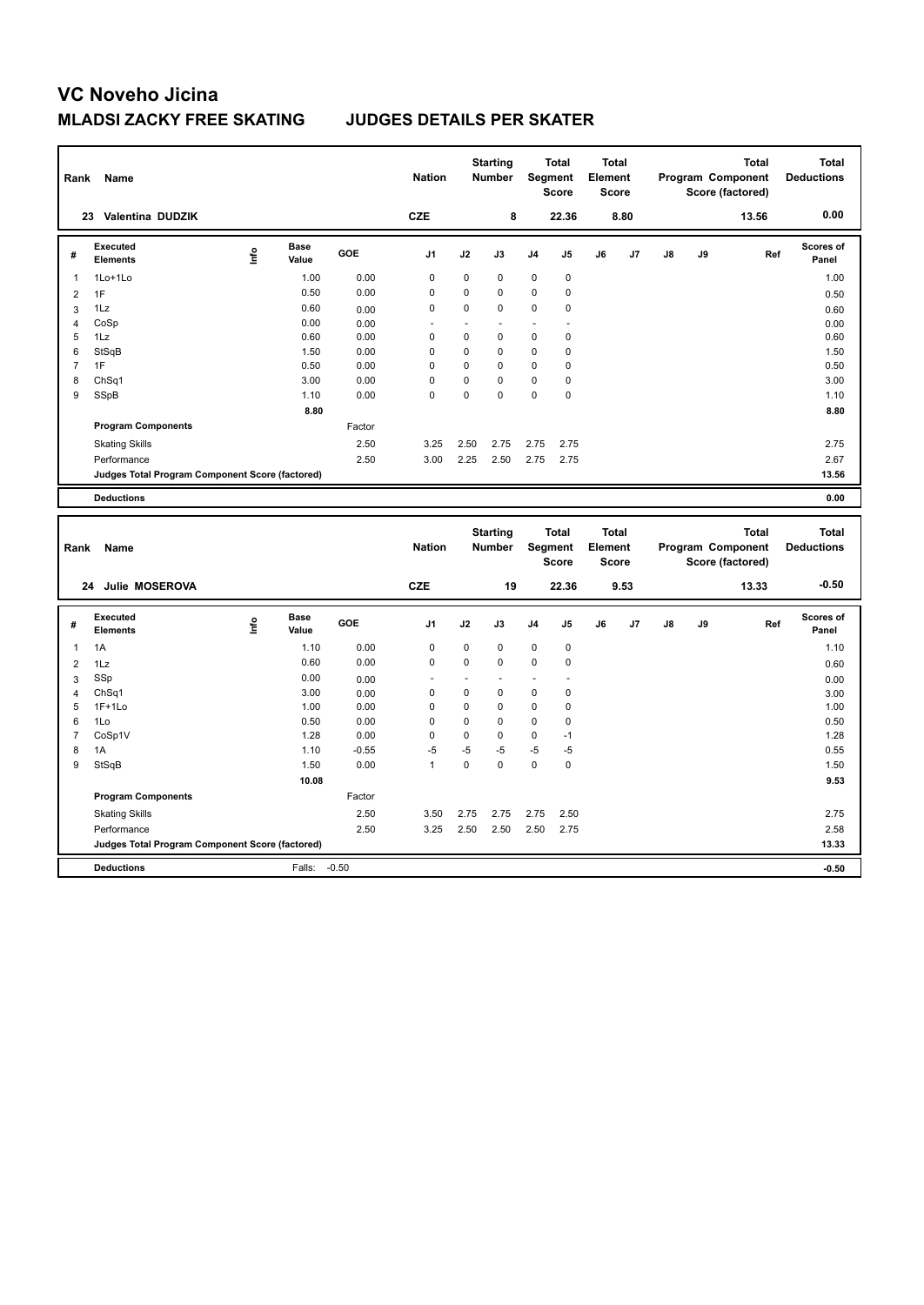| Rank           | <b>Name</b>                                     |       |                      |         | <b>Nation</b>  |                          | <b>Starting</b><br>Number |              | <b>Total</b><br>Segment<br><b>Score</b> | <b>Total</b><br>Element | <b>Score</b> |               |    | <b>Total</b><br>Program Component<br>Score (factored) | <b>Total</b><br><b>Deductions</b> |
|----------------|-------------------------------------------------|-------|----------------------|---------|----------------|--------------------------|---------------------------|--------------|-----------------------------------------|-------------------------|--------------|---------------|----|-------------------------------------------------------|-----------------------------------|
|                | 25 Elizabeta SAJDOKOVA                          |       |                      |         | <b>CZE</b>     |                          | 18                        |              | 21.91                                   |                         | 8.35         |               |    | 13.56                                                 | 0.00                              |
| #              | Executed<br><b>Elements</b>                     | Linfo | <b>Base</b><br>Value | GOE     | J1             | J2                       | J3                        | J4           | J5                                      | J6                      | J7           | J8            | J9 | Ref                                                   | Scores of<br>Panel                |
| $\overline{1}$ | 1A                                              |       | 1.10                 | 0.00    | 1              | 0                        | 0                         | 0            | $\pmb{0}$                               |                         |              |               |    |                                                       | 1.10                              |
| $\overline{2}$ | 1Lz+1Lo                                         |       | 1.10                 | 0.00    | $\mathbf 0$    | 0                        | $\mathbf 0$               | 0            | $\mathbf 0$                             |                         |              |               |    |                                                       | 1.10                              |
| 3              | 1A                                              |       | 1.10                 | 0.00    | 0              | 0                        | $\mathbf 0$               | 0            | 0                                       |                         |              |               |    |                                                       | 1.10                              |
| $\overline{4}$ | 1F                                              |       | 0.50                 | 0.00    | $\mathbf 0$    | 0                        | $\mathbf 0$               | $\mathbf 0$  | 0                                       |                         |              |               |    |                                                       | 0.50                              |
| 5              | CoSpBV                                          |       | 1.13                 | $-0.07$ | $-1$           | 0                        | $\mathbf 0$               | $-1$         | $-1$                                    |                         |              |               |    |                                                       | 1.06                              |
| 6              | StSqB                                           |       | 1.50                 | 0.00    | $\mathbf 0$    | 0                        | $\mathbf 0$               | $\mathbf 0$  | 0                                       |                         |              |               |    |                                                       | 1.50                              |
| $\overline{7}$ | 1Lz                                             |       | 0.60                 | 0.00    | $\mathbf 0$    | 0                        | $\Omega$                  | $\mathbf 0$  | $\mathbf 0$                             |                         |              |               |    |                                                       | 0.60                              |
| 8              | ChSq                                            |       | 0.00                 | 0.00    |                | $\overline{\phantom{a}}$ |                           |              | ÷                                       |                         |              |               |    |                                                       | 0.00                              |
| 9              | SSp1                                            |       | 1.30                 | 0.09    | $-1$           | 0                        | $\mathbf{1}$              | $\mathbf{1}$ | $\mathbf{1}$                            |                         |              |               |    |                                                       | 1.39                              |
|                |                                                 |       | 8.33                 |         |                |                          |                           |              |                                         |                         |              |               |    |                                                       | 8.35                              |
|                | <b>Program Components</b>                       |       |                      | Factor  |                |                          |                           |              |                                         |                         |              |               |    |                                                       |                                   |
|                | <b>Skating Skills</b>                           |       |                      | 2.50    | 2.75           | 2.75                     | 3.00                      | 2.50         | 2.50                                    |                         |              |               |    |                                                       | 2.67                              |
|                | Performance                                     |       |                      | 2.50    | 2.75           | 2.75                     | 3.25                      | 2.75         | 2.75                                    |                         |              |               |    |                                                       | 2.75                              |
|                | Judges Total Program Component Score (factored) |       |                      |         |                |                          |                           |              |                                         |                         |              |               |    |                                                       | 13.56                             |
|                | <b>Deductions</b>                               |       |                      |         |                |                          |                           |              |                                         |                         |              |               |    |                                                       | 0.00                              |
| Rank           |                                                 |       |                      |         |                |                          | <b>Starting</b>           |              | <b>Total</b>                            | <b>Total</b>            |              |               |    | <b>Total</b>                                          | <b>Total</b>                      |
|                | Name                                            |       |                      |         | <b>Nation</b>  |                          | Number                    |              | Segment<br><b>Score</b>                 | Element                 | <b>Score</b> |               |    | Program Component<br>Score (factored)                 | <b>Deductions</b>                 |
|                | <b>Valentina CAPCIKOVA</b><br>26                |       |                      |         | <b>CZE</b>     |                          | 27                        |              | 21.41                                   |                         | 9.61         |               |    | 12.30                                                 | $-0.50$                           |
| #              | Executed<br><b>Elements</b>                     | lnfo  | Base<br>Value        | GOE     | J <sub>1</sub> | J2                       | J3                        | J4           | J5                                      | J6                      | J7           | $\mathsf{J}8$ | J9 | Ref                                                   | <b>Scores of</b><br>Panel         |
| 1              | $1F+1Lo$                                        |       | 1.00                 | 0.00    | $\mathbf 0$    | 0                        | 0                         | $\mathbf 0$  | $\pmb{0}$                               |                         |              |               |    |                                                       | 1.00                              |
| $\overline{2}$ | 1Lz                                             |       | 0.60                 | $-0.02$ | 0              | 0                        | -1                        | 0            | $-1$                                    |                         |              |               |    |                                                       |                                   |
| 3              | ChSq1                                           |       | 3.00                 | 0.00    | $\mathbf 0$    | 0                        | $\mathbf 0$               | $\mathbf 0$  | $\mathbf 0$                             |                         |              |               |    |                                                       | 0.58                              |
| $\overline{4}$ | 1Lo                                             |       | 0.50                 | 0.00    | 0              | 0                        | $\mathbf 0$               | 0            | 0                                       |                         |              |               |    |                                                       | 3.00<br>0.50                      |
| 5              | CoSpB                                           |       | 1.50                 | $-0.05$ | $\mathbf 0$    | $-1$                     | $\mathbf 0$               | 0            | $-1$                                    |                         |              |               |    |                                                       | 1.45                              |
| 6              | 1Lz                                             |       | 0.60                 | $-0.02$ | 0              | $-1$                     | $-1$                      | 0            | 0                                       |                         |              |               |    |                                                       | 0.58                              |
| 7              | StSqB                                           |       | 1.50                 | $-0.05$ | $-1$           | 0                        | $-1$                      | 0            | 0                                       |                         |              |               |    |                                                       | 1.45                              |
| 8              | 1F                                              |       | 0.50                 | 0.00    | $\mathbf 0$    | 0                        | $\mathbf 0$               | $\mathbf 0$  | $\pmb{0}$                               |                         |              |               |    |                                                       | 0.50                              |
| 9              | SSpB                                            |       | 1.10                 | $-0.55$ | $-5$           | $-5$                     | $-5$                      | $-5$         | $-5$                                    |                         |              |               |    |                                                       | 0.55                              |
|                |                                                 |       | 10.30                |         |                |                          |                           |              |                                         |                         |              |               |    |                                                       | 9.61                              |
|                | <b>Program Components</b>                       |       |                      | Factor  |                |                          |                           |              |                                         |                         |              |               |    |                                                       |                                   |
|                | <b>Skating Skills</b>                           |       |                      | 2.50    | 2.50           | 2.50                     | 2.25                      | 2.50         | 2.75                                    |                         |              |               |    |                                                       | 2.50                              |
|                | Performance                                     |       |                      | 2.50    | 2.25           | 2.50                     | 2.25                      | 2.50         | 2.50                                    |                         |              |               |    |                                                       | 2.42                              |
|                | Judges Total Program Component Score (factored) |       |                      |         |                |                          |                           |              |                                         |                         |              |               |    |                                                       | 12.30                             |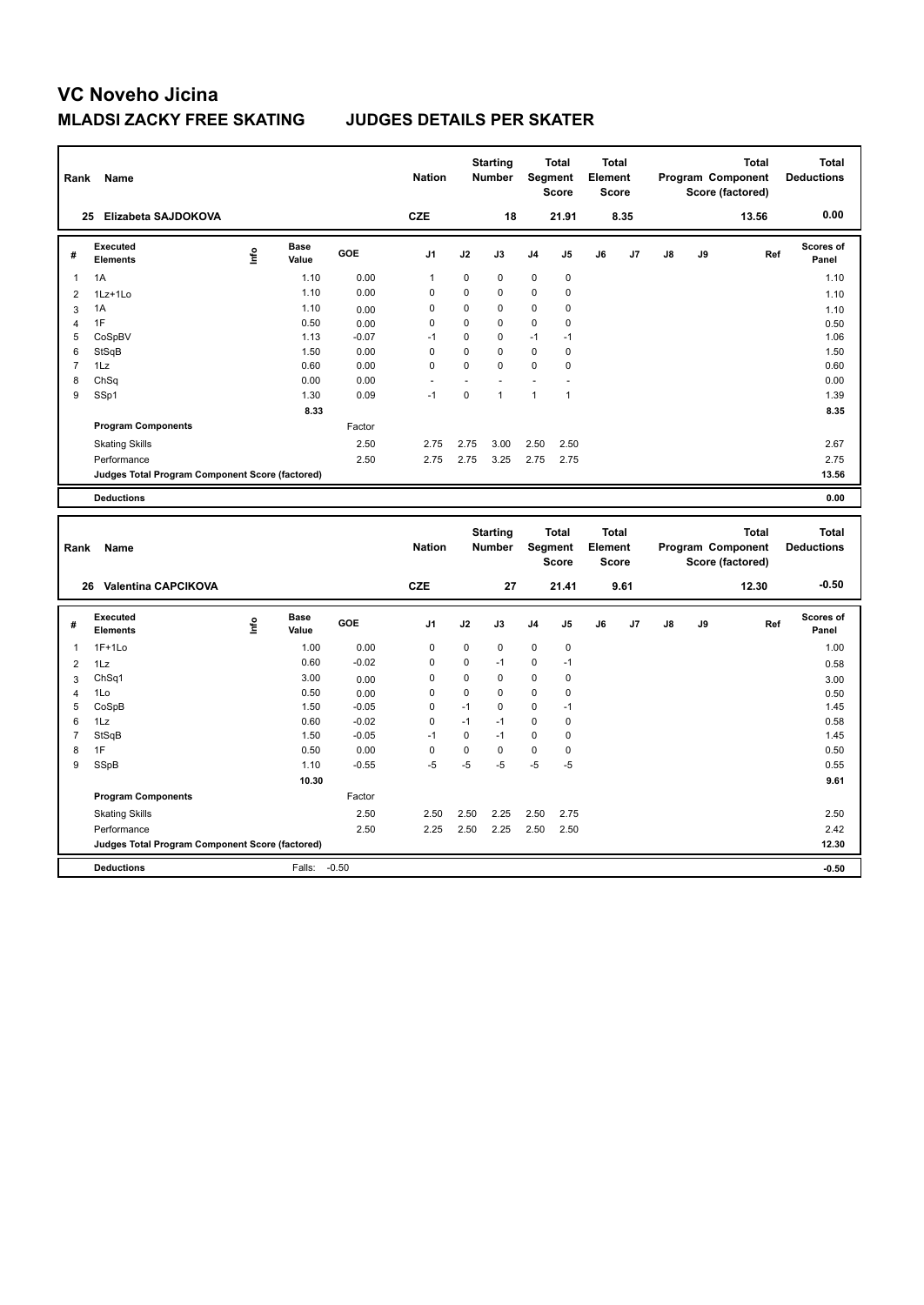| Rank           | Name                                            |      |                      |              | <b>Nation</b>           |               | <b>Starting</b><br>Number |                  | <b>Total</b><br>Segment<br><b>Score</b> | Element | <b>Total</b><br><b>Score</b> |               |    | <b>Total</b><br>Program Component<br>Score (factored) | <b>Total</b><br><b>Deductions</b> |
|----------------|-------------------------------------------------|------|----------------------|--------------|-------------------------|---------------|---------------------------|------------------|-----------------------------------------|---------|------------------------------|---------------|----|-------------------------------------------------------|-----------------------------------|
|                | 27 Rozalie CAPKOVA                              |      |                      |              | <b>CZE</b>              |               | 4                         |                  | 21.20                                   |         | 9.00                         |               |    | 12.70                                                 | $-0.50$                           |
| #              | <b>Executed</b><br><b>Elements</b>              | lnfo | <b>Base</b><br>Value | GOE          | J <sub>1</sub>          | J2            | J3                        | J4               | J5                                      | J6      | J7                           | J8            | J9 | Ref                                                   | <b>Scores of</b><br>Panel         |
| $\mathbf{1}$   | CoSp                                            |      | 0.00                 | 0.00         | ä,                      | ä,            |                           | ÷,               | ä,                                      |         |                              |               |    |                                                       | 0.00                              |
| $\overline{2}$ | $1F+1Lo$                                        |      | 1.00                 | 0.00         | 0                       | 0             | $\mathbf 0$               | 0                | 0                                       |         |                              |               |    |                                                       | 1.00                              |
| 3              | StSqB                                           |      | 1.50                 | 0.00         | 0                       | $\mathbf 0$   | $-1$                      | 0                | 0                                       |         |                              |               |    |                                                       | 1.50                              |
| $\overline{4}$ | SSp1                                            |      | 1.30                 | 0.00         | $\mathbf 0$             | 0             | $\mathbf 0$               | $\mathbf 0$      | 0                                       |         |                              |               |    |                                                       | 1.30                              |
| 5              | 1F                                              |      | 0.50                 | 0.00         | $\mathbf 0$             | 0             | $\mathbf 0$               | $\mathbf 0$      | 0                                       |         |                              |               |    |                                                       | 0.50                              |
| 6              | 1Lz                                             |      | 0.60                 | 0.00         | 0                       | 0             | $\mathbf 0$               | 0                | 0                                       |         |                              |               |    |                                                       | 0.60                              |
| 7              | ChSq1                                           |      | 3.00                 | 0.00         | $\mathbf 0$             | 0             | $\mathbf 0$               | $\mathbf 0$      | 0                                       |         |                              |               |    |                                                       | 3.00                              |
| 8<br>9         | 1Lz                                             |      | 0.60                 | 0.00<br>0.00 | $\mathbf 0$<br>$\Omega$ | 0<br>$\Omega$ | $\mathbf 0$<br>$\Omega$   | 0<br>$\mathbf 0$ | 0<br>0                                  |         |                              |               |    |                                                       | 0.60                              |
|                | 1Lo                                             |      | 0.50                 |              |                         |               |                           |                  |                                         |         |                              |               |    |                                                       | 0.50                              |
|                |                                                 |      | 9.00                 |              |                         |               |                           |                  |                                         |         |                              |               |    |                                                       | 9.00                              |
|                | <b>Program Components</b>                       |      |                      | Factor       |                         |               |                           |                  |                                         |         |                              |               |    |                                                       |                                   |
|                | <b>Skating Skills</b>                           |      |                      | 2.50         | 2.50                    | 2.25          | 2.50                      | 2.75             | 2.75                                    |         |                              |               |    |                                                       | 2.58                              |
|                | Performance                                     |      |                      | 2.50         | 2.50                    | 2.25          | 2.50                      | 2.50             | 2.50                                    |         |                              |               |    |                                                       | 2.50                              |
|                | Judges Total Program Component Score (factored) |      |                      |              |                         |               |                           |                  |                                         |         |                              |               |    |                                                       | 12.70                             |
|                | <b>Deductions</b>                               |      | Falls:               | $-0.50$      |                         |               |                           |                  |                                         |         |                              |               |    |                                                       | $-0.50$                           |
| Rank           | Name                                            |      |                      |              | <b>Nation</b>           |               | <b>Starting</b><br>Number |                  | <b>Total</b><br>Segment                 | Element | <b>Total</b>                 |               |    | <b>Total</b><br>Program Component                     | <b>Total</b><br><b>Deductions</b> |
|                |                                                 |      |                      |              |                         |               |                           |                  | <b>Score</b>                            |         | <b>Score</b>                 |               |    | Score (factored)                                      |                                   |
|                | Lenka VANKOVA<br>28                             |      |                      |              | <b>CZE</b>              |               | 22                        |                  | 20.33                                   |         | 7.00                         |               |    | 13.33                                                 | 0.00                              |
| #              | <b>Executed</b><br>Elements                     | Life | Base<br>Value        | GOE          | J <sub>1</sub>          | J2            | J3                        | J4               | J5                                      | J6      | J7                           | $\mathsf{J}8$ | J9 | Ref                                                   | <b>Scores of</b><br>Panel         |
| $\mathbf{1}$   | ChSq                                            |      | 0.00                 | 0.00         |                         |               |                           |                  | ä,                                      |         |                              |               |    |                                                       | 0.00                              |
| $\overline{2}$ | $1A+1Lo$                                        |      | 1.60                 | 0.00         | $\mathbf 0$             | 0             | $\mathbf 0$               | $\mathbf 0$      | 0                                       |         |                              |               |    |                                                       | 1.60                              |
| 3              | CoSp                                            |      | 0.00                 | 0.00         |                         | ä,            |                           |                  | ÷,                                      |         |                              |               |    |                                                       | 0.00                              |
| $\overline{4}$ | StSqB                                           |      | 1.50                 | 0.00         | 0                       | 0             | $\mathbf 0$               | 0                | 0                                       |         |                              |               |    |                                                       | 1.50                              |
| 5              | 1A                                              |      | 1.10                 | 0.00         | $\mathbf 0$             | 0             | $\mathbf 0$               | $\mathbf 0$      | 0                                       |         |                              |               |    |                                                       | 1.10                              |
| 6              | 1Lz                                             |      | 0.60                 | 0.00         | $\mathbf 0$             | 0             | $\mathbf 0$               | 0                | 0                                       |         |                              |               |    |                                                       | 0.60                              |
| $\overline{7}$ | 1F                                              |      | 0.50                 | 0.00         | $\Omega$                | $\Omega$      | $\Omega$                  | $\mathbf 0$      | 0                                       |         |                              |               |    |                                                       | 0.50                              |
| 8              | 1Lz                                             |      | 0.60                 | 0.00         | $\mathbf 0$             | 0             | $\mathbf 0$               | 0                | 0                                       |         |                              |               |    |                                                       | 0.60                              |
| 9              | SSpB                                            |      | 1.10                 | 0.00         | $-1$                    | 0             | $\mathbf 0$               | $\mathbf 0$      | 0                                       |         |                              |               |    |                                                       | 1.10                              |
|                |                                                 |      | 7.00                 |              |                         |               |                           |                  |                                         |         |                              |               |    |                                                       | 7.00                              |
|                | <b>Program Components</b>                       |      |                      | Factor       |                         |               |                           |                  |                                         |         |                              |               |    |                                                       |                                   |
|                | <b>Skating Skills</b>                           |      |                      | 2.50         | 3.00                    | 2.75          | 2.75                      | 2.50             | 2.75                                    |         |                              |               |    |                                                       | 2.75                              |
|                | Performance                                     |      |                      | 2.50         | 2.75                    | 2.50          | 2.50                      | 2.75             | 2.50                                    |         |                              |               |    |                                                       | 2.58                              |
|                | Judges Total Program Component Score (factored) |      |                      |              |                         |               |                           |                  |                                         |         |                              |               |    |                                                       | 13.33                             |